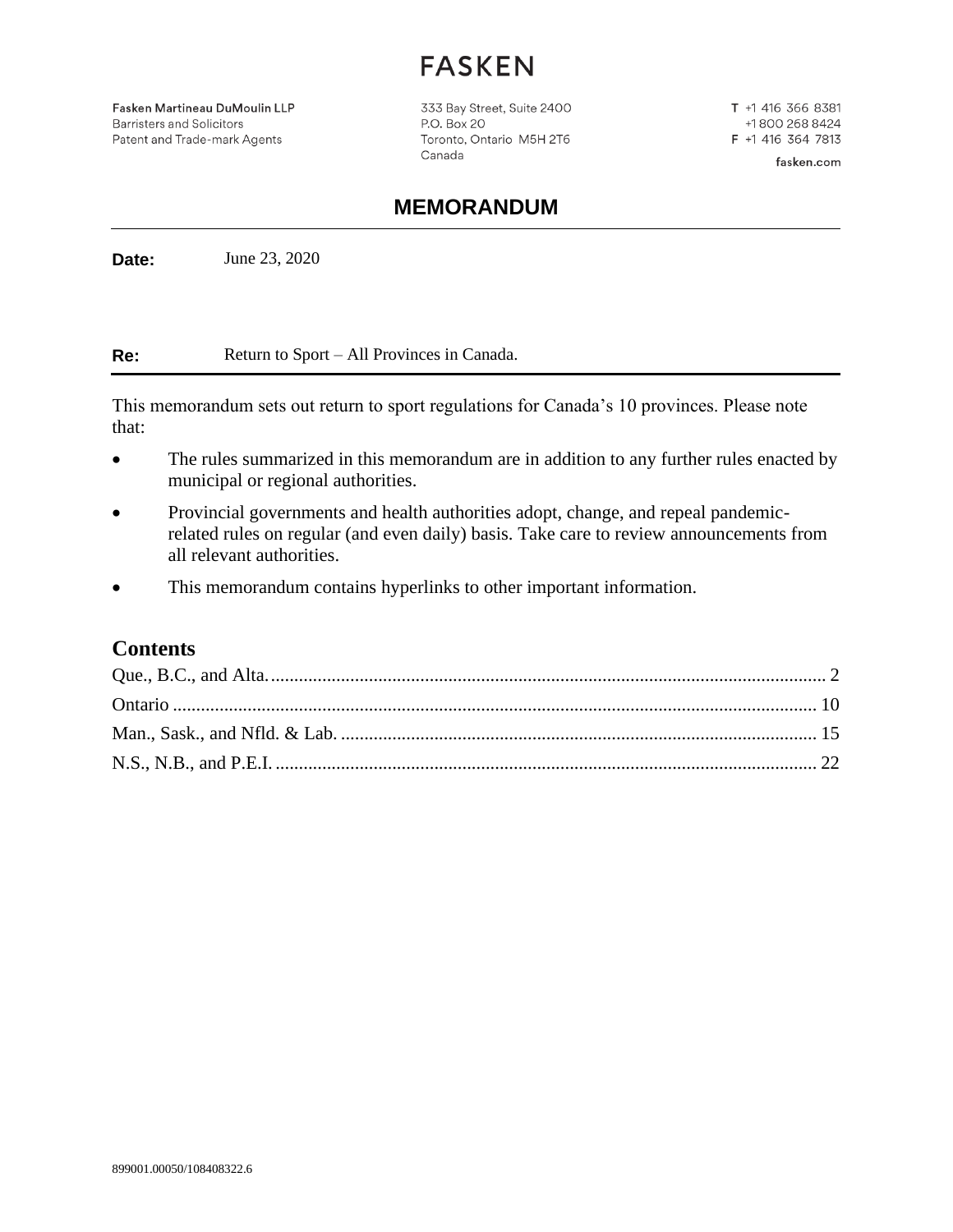#### **Que., B.C., and Alta.**

<span id="page-1-0"></span>

| Category                                                                                | <b>Quebec</b>                                                                                                                                                                                                                                                                                                                                                                                                                                                                                                                                                                                                                                                                                                                                                                                                                 | <b>British Columbia</b>                                                                                                                                                                                                                                                        | <b>Alberta</b>                                                                                                                                                                                                                                                                |
|-----------------------------------------------------------------------------------------|-------------------------------------------------------------------------------------------------------------------------------------------------------------------------------------------------------------------------------------------------------------------------------------------------------------------------------------------------------------------------------------------------------------------------------------------------------------------------------------------------------------------------------------------------------------------------------------------------------------------------------------------------------------------------------------------------------------------------------------------------------------------------------------------------------------------------------|--------------------------------------------------------------------------------------------------------------------------------------------------------------------------------------------------------------------------------------------------------------------------------|-------------------------------------------------------------------------------------------------------------------------------------------------------------------------------------------------------------------------------------------------------------------------------|
| <b>Key sources</b><br>of law                                                            | Order in Council No. 177-2020 of<br>March 13, 2020 (as renewed) -<br>Declaration of a public health<br>emergency<br>Order No. 2020-004 of the Minister of<br>Health and Social Services of March 15,<br>2020 - Closure of public places<br>Order in Council No. 530-2020 of May<br>19, 2020 - Resumption of outdoor<br>recreational, sports and leisure activities<br>during COVID-19<br>Order in Council No. 543-2020 of May<br>22, 2020 - Assemblies<br>Ministerial Order 2020-043 of the<br><b>Minister of Health and Social Services</b><br>of 6 June 2020 - Work environments<br>that offer the public outdoor,<br>recreational or sports activities<br>Ministerial Order 2020-044 of the<br><b>Minister of Health and Social Services</b><br>of 12 June 2020 - Reopening of the<br>Institut national du sport du Québec | <b>Protection Against Liability for Sports</b><br>Order<br>Orders made by the Provincial Health<br>Officer:<br><b>Mass Gathering Events ("Mass</b><br>$\bullet$<br><b>Gatherings Order"</b> )<br><b>Workplace COVID-19 Safety Plans</b><br>$\bullet$<br>("Safety Plans Order") | Orders made by the Chief Medical<br>Officer of Health ("CMOH"):<br>CMOH Order 25-2020 (dated June<br>$\bullet$<br>12, 2020) made under the Public<br><b>Health Act</b><br>The State of Emergency has been lifted<br>as of June 15, 2020, but CMOH orders<br>remain in effect. |
| <b>General</b><br>suspension /<br>prohibitions<br>relating to<br>sporting<br>activities | Order No. 2020-004 of the Minister of<br>Health and Social Services of March 15,<br>2020, orders the suspension of all<br>activities in all places to which the<br>public has admittance for cultural,<br>educational, sports, recreation or<br>entertainment purposes, including spas,                                                                                                                                                                                                                                                                                                                                                                                                                                                                                                                                       | BC's Mass Gatherings Order prohibits<br>gatherings of more than 50 people<br>attending events, which includes<br>"sporting events."<br>As of May 23, 2020 BC's Mass<br>Gatherings Order no longer applies to                                                                   | Alberta entered Stage 2 of its relaunch<br>on June 12, 2020.<br>The government has published several<br>COVID-19 guidance documents<br>relevant to recreation and sport<br>activities, including:                                                                             |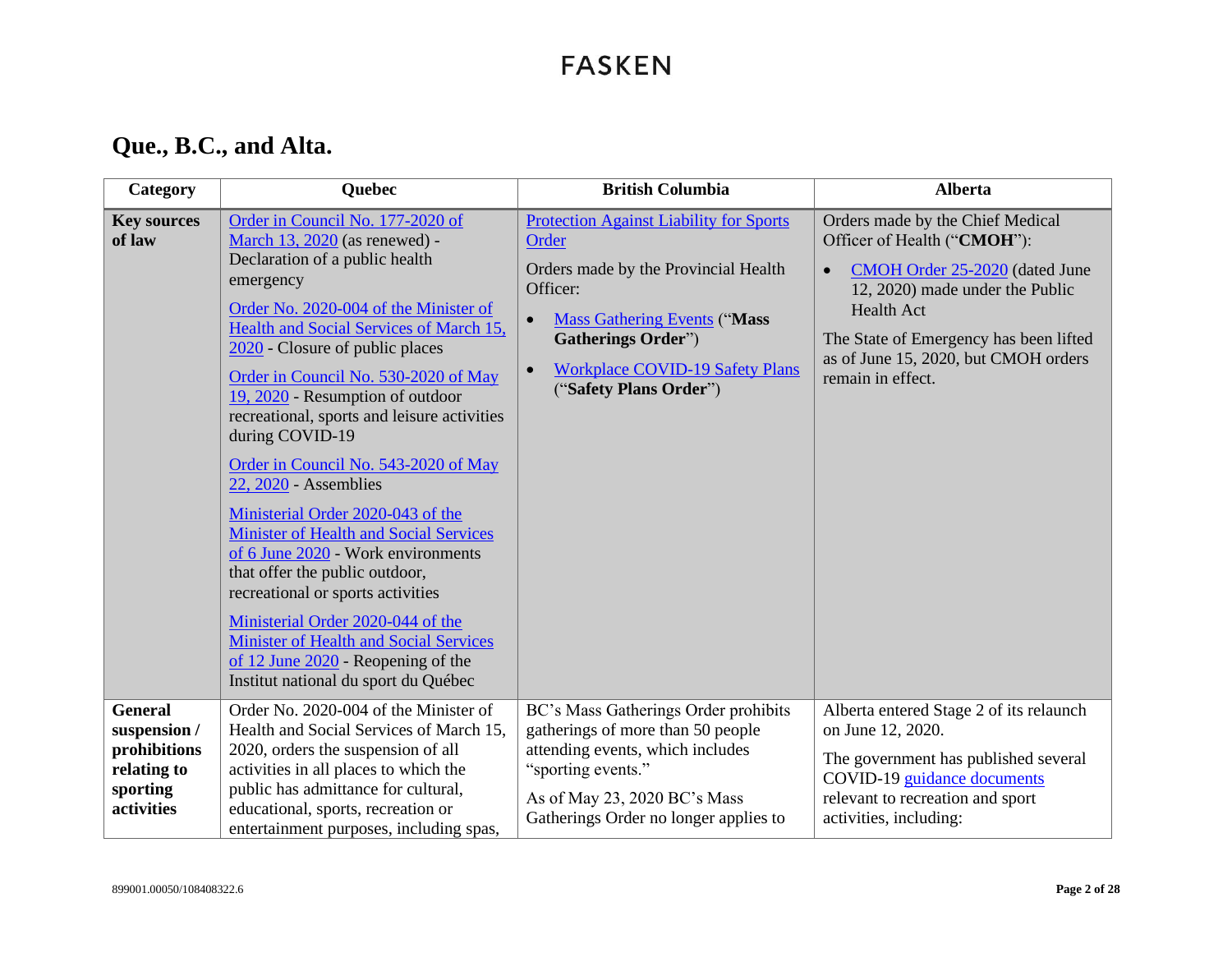| Category | <b>Quebec</b>                                                                                                                                                                                                                                                                                                                                                                                                                                                                                                                                                                                                                                                                                                                                                                                                                                                                                                                                                                                                                                                                                                                                                                                                                                               | <b>British Columbia</b>                                                                                                                                                                                                                                                                                                                                                                                                                                                                                                                                                                                                                                                                                                                                                                                                                                                                                                                                                                                                                                          | <b>Alberta</b>                                                                                                                                                                                                                                                                                                                                                                                                                                                                                                                                                                                                                                                                                                                                                                                                                                                                                                                                                                                                                                                                                  |
|----------|-------------------------------------------------------------------------------------------------------------------------------------------------------------------------------------------------------------------------------------------------------------------------------------------------------------------------------------------------------------------------------------------------------------------------------------------------------------------------------------------------------------------------------------------------------------------------------------------------------------------------------------------------------------------------------------------------------------------------------------------------------------------------------------------------------------------------------------------------------------------------------------------------------------------------------------------------------------------------------------------------------------------------------------------------------------------------------------------------------------------------------------------------------------------------------------------------------------------------------------------------------------|------------------------------------------------------------------------------------------------------------------------------------------------------------------------------------------------------------------------------------------------------------------------------------------------------------------------------------------------------------------------------------------------------------------------------------------------------------------------------------------------------------------------------------------------------------------------------------------------------------------------------------------------------------------------------------------------------------------------------------------------------------------------------------------------------------------------------------------------------------------------------------------------------------------------------------------------------------------------------------------------------------------------------------------------------------------|-------------------------------------------------------------------------------------------------------------------------------------------------------------------------------------------------------------------------------------------------------------------------------------------------------------------------------------------------------------------------------------------------------------------------------------------------------------------------------------------------------------------------------------------------------------------------------------------------------------------------------------------------------------------------------------------------------------------------------------------------------------------------------------------------------------------------------------------------------------------------------------------------------------------------------------------------------------------------------------------------------------------------------------------------------------------------------------------------|
|          | saunas, swimming pools, ski stations,<br>ice rinks, fitness centres and sports<br>centres. In addition, Order in Council<br>223-2020 of March 24, 2020, orders the<br>suspension, as of March 25, 2020, of all<br>activities carried on in work<br>environments (subject to specific<br>exemptions).<br>As of June 8, 2020, the suspension has<br>been lifted with regard to work<br>environments that offer the public<br>recreational or sports activities,<br>conducted outside, with the exception of<br>beaches, provided the activities do not<br>take place in water parks or spa pools.<br>As of June 15, 2020, the suspension has<br>been lifted with respect to the Institut<br>national du sport du Québec. The<br>Institut national du sport du Québec can<br>therefore resume its activities<br>throughout Québec. In addition to its<br>main complex at Montréal Olympic<br>Park, this includes the single-sport high<br>performance training centres recognized<br>by the Institut national du sport du<br>Québec, as well as the regional multi-<br>sport training centres that provide<br>training for high performance athletes,<br>however it is still advised that travel<br>between regions or cities be avoided<br>wherever possible. | "the presence of workers" engaged in<br>work activities. As a result, employees<br>performing employment functions will<br>no longer factor into the calculation of<br>50 people.<br>On June 10, 2020 BC's Solicitor<br>General enacted the Protection Against<br>Liability for Sports (COVID-19) Order.<br>This Order immunizes sports<br>organizations, directors, officers<br>employees and volunteers of sport<br>organizations from liability for damages<br>resulting directly or indirectly from<br>exposure to COVID-19 as a result of the<br>organization, administration or<br>provision of an organized sport activity.<br>This immunization from liability is<br>conditional on the sport organization<br>providing the organized sport activity in<br>compliance with all applicable<br>emergency and public health guidance,<br>or a reasonable belief that the sport<br>activity was provided in accordance<br>with such guidance, and excludes gross<br>negligence. The Order will end on the<br>date when BC's State of Emergency is<br>lifted. | Guidance for Return to Sport,<br>$\bullet$<br>Physical Activity and Recreation-<br>Stage 2<br><b>Guidance for Outdoor Recreation</b><br>$\bullet$<br><b>Guidance for Organized Outdoor</b><br>$\bullet$<br><b>Sport, Physical Activity and</b><br>Recreation<br><b>Guidance for Outdoor Fitness</b><br>$\bullet$<br><b>Classes</b><br><b>Guidance for Swimming Pools and</b><br>$\bullet$<br>Whirlpools<br><b>Guidance for Indoor Recreation</b><br>$\bullet$<br>Entertainment<br><b>Guidance for Outdoor Events</b><br>$\bullet$<br>During Stage 2, activities should be<br>restricted to local community<br>opportunities. Participants should not<br>seek sport, physical activity and<br>recreation opportunities in other regions,<br>or out of province. Cross-jurisdictional,<br>or inter-regional, play should not occur.<br>Outdoors:<br>Outdoor recreation facilities may open<br>provided they follow public health<br>orders and guidance documents.<br>During Stage 2, gatherings of more than<br>100 people at an outdoor event,<br>including sporting events, are<br>prohibited. |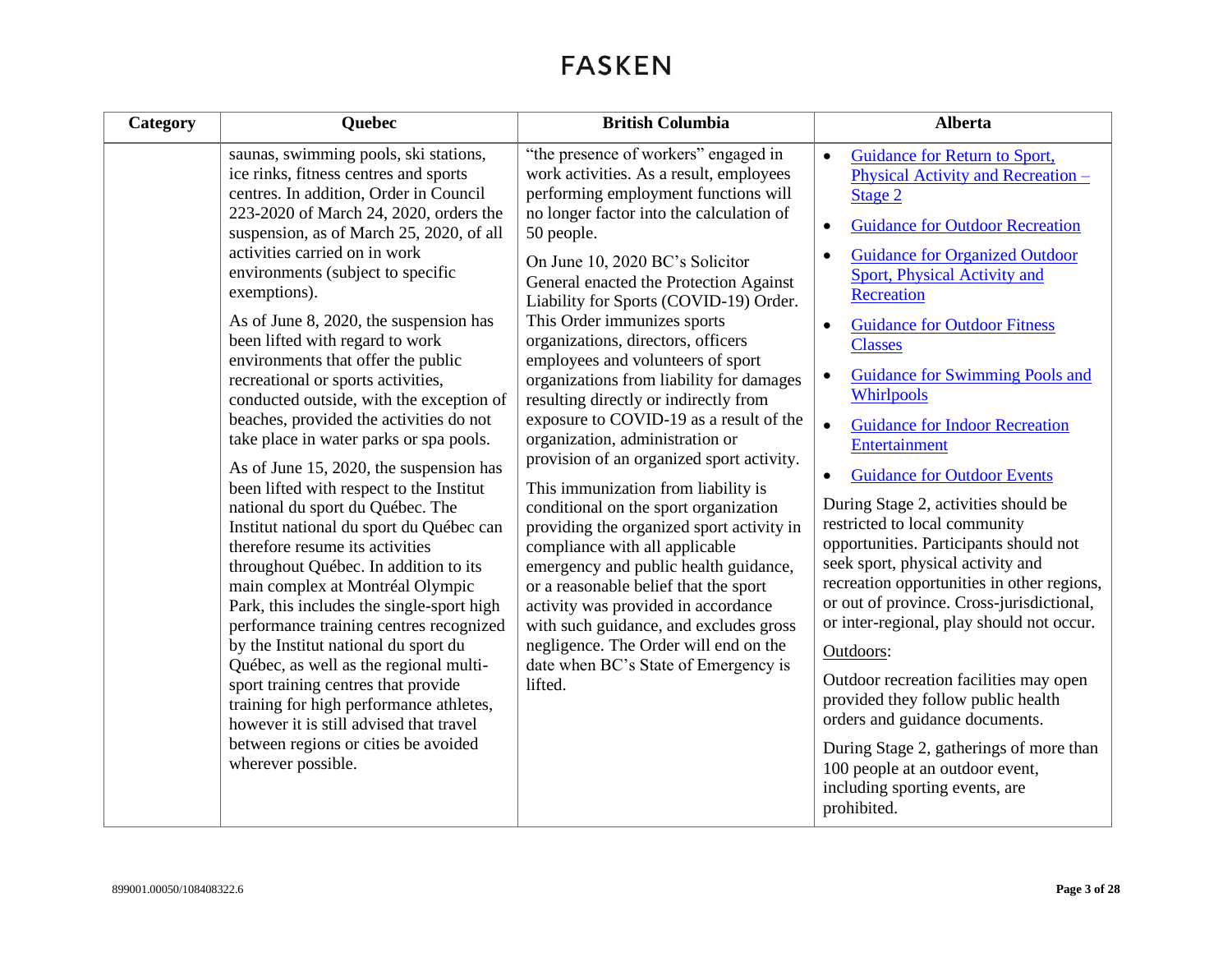| Category                      | <b>Quebec</b>                                                                                                                                                                                                                                                                                                                                                                                                                                                                                                                                                                                                                                                                                                                                            | <b>British Columbia</b>                                                                                                                                                                                                                                                                                                                                                                                                                                                                                                                                                                                                                                                                                                                                                                                | <b>Alberta</b>                                                                                                                                                                                                                                                                                                                                                                                                                                                                                                                                                                                                                                                                                                        |
|-------------------------------|----------------------------------------------------------------------------------------------------------------------------------------------------------------------------------------------------------------------------------------------------------------------------------------------------------------------------------------------------------------------------------------------------------------------------------------------------------------------------------------------------------------------------------------------------------------------------------------------------------------------------------------------------------------------------------------------------------------------------------------------------------|--------------------------------------------------------------------------------------------------------------------------------------------------------------------------------------------------------------------------------------------------------------------------------------------------------------------------------------------------------------------------------------------------------------------------------------------------------------------------------------------------------------------------------------------------------------------------------------------------------------------------------------------------------------------------------------------------------------------------------------------------------------------------------------------------------|-----------------------------------------------------------------------------------------------------------------------------------------------------------------------------------------------------------------------------------------------------------------------------------------------------------------------------------------------------------------------------------------------------------------------------------------------------------------------------------------------------------------------------------------------------------------------------------------------------------------------------------------------------------------------------------------------------------------------|
|                               |                                                                                                                                                                                                                                                                                                                                                                                                                                                                                                                                                                                                                                                                                                                                                          |                                                                                                                                                                                                                                                                                                                                                                                                                                                                                                                                                                                                                                                                                                                                                                                                        | Wherever possible, activities should be<br>re-located to outdoor settings instead of<br>indoors.                                                                                                                                                                                                                                                                                                                                                                                                                                                                                                                                                                                                                      |
|                               |                                                                                                                                                                                                                                                                                                                                                                                                                                                                                                                                                                                                                                                                                                                                                          |                                                                                                                                                                                                                                                                                                                                                                                                                                                                                                                                                                                                                                                                                                                                                                                                        | Indoors:                                                                                                                                                                                                                                                                                                                                                                                                                                                                                                                                                                                                                                                                                                              |
|                               |                                                                                                                                                                                                                                                                                                                                                                                                                                                                                                                                                                                                                                                                                                                                                          |                                                                                                                                                                                                                                                                                                                                                                                                                                                                                                                                                                                                                                                                                                                                                                                                        | Before re-opening, facility operators<br>must consult public health guidance and<br>determine whether they can comply with<br>such guidelines.                                                                                                                                                                                                                                                                                                                                                                                                                                                                                                                                                                        |
|                               |                                                                                                                                                                                                                                                                                                                                                                                                                                                                                                                                                                                                                                                                                                                                                          |                                                                                                                                                                                                                                                                                                                                                                                                                                                                                                                                                                                                                                                                                                                                                                                                        | Facility ventilation systems should be<br>both operational and appropriate for the<br>activities practiced within.                                                                                                                                                                                                                                                                                                                                                                                                                                                                                                                                                                                                    |
| <b>Physical</b><br>distancing | Sports federations and provincial<br>organizations are expected to develop<br>guidelines for their members regarding<br>the resumption of activities.<br>Sports federations and provincial<br>recreational and outdoor activity<br>organizations are expected to work in<br>collaboration with the Ministry of<br><b>Education and Higher Education in</b><br>order to develop guidelines tailored to<br>their respective fields and disciplines.<br>Sports federations and provincial<br>organizations are responsible for<br>informing their members of these<br>guidelines and for making it clear that<br>health and safety guidelines, especially<br>hygiene rules, must be followed in order<br>to ensure that activities are practised<br>safely. | Although some orders regarding<br>physical distancing have been made that<br>affect specific operations and businesses<br>(such as retail food, grocery stores, and<br>restaurants), there are currently no<br>Orders that generally require physical<br>distancing between persons.<br>However, the Provincial Health Officer<br>and other provincial medical officers<br>have strongly recommended physical<br>distancing of $1-2$ metres between<br>persons, and that physical distancing be<br>facilitated wherever possible.<br>With such "guidance" in mind, the<br>Workers' Compensation Board<br>("WorkSafeBC") and various health<br>officials possess powers under the<br><b>Workers Compensation Act and Public</b><br>Health Act, respectively.<br>These bodies have directed that certain | Guidance on physical distancing is<br>located in Guidance for Return to Sport,<br>Physical Activity and Recreation -<br>Stage 2. The following is a summary of<br>the Guidance:<br>Participants and spectators are expected<br>to maintain a distance of two metres in<br>lobbies, change rooms, multi-purpose<br>rooms, free-weight areas and while off<br>the field of play (players' bench,<br>bleachers, etc.).<br>Wherever possible, promote physical<br>distancing by:<br>promoting one-way traffic flow to<br>avoid individuals from inadvertently<br>interacting;<br>placing stickers or signage on the<br>$\bullet$<br>wall/floor at 2 metre distances;<br>spacing seats, or assigning seating,<br>$\bullet$ |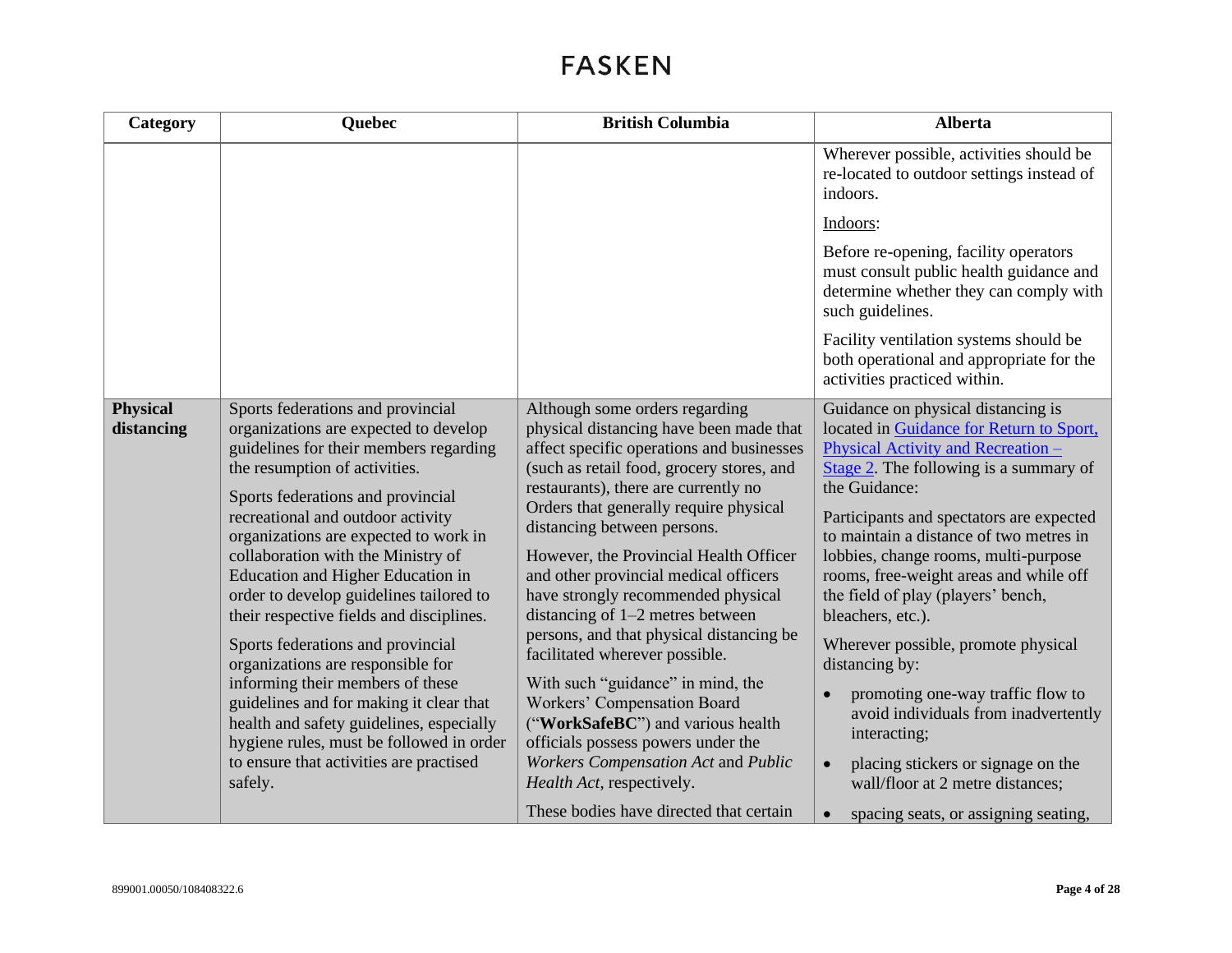| Category           | <b>Quebec</b>                                                                                                                                                                                                                                                                                                                                                                                                                                                                                                                                                                                                                                                                                                                                     | <b>British Columbia</b>                                                                                                                                                                                                                                                                                                                                  | <b>Alberta</b>                                                                                                                                                                                                                                                                                                                                                                                                                                                                                                                                                                                                                                                                                                                                                                                                  |
|--------------------|---------------------------------------------------------------------------------------------------------------------------------------------------------------------------------------------------------------------------------------------------------------------------------------------------------------------------------------------------------------------------------------------------------------------------------------------------------------------------------------------------------------------------------------------------------------------------------------------------------------------------------------------------------------------------------------------------------------------------------------------------|----------------------------------------------------------------------------------------------------------------------------------------------------------------------------------------------------------------------------------------------------------------------------------------------------------------------------------------------------------|-----------------------------------------------------------------------------------------------------------------------------------------------------------------------------------------------------------------------------------------------------------------------------------------------------------------------------------------------------------------------------------------------------------------------------------------------------------------------------------------------------------------------------------------------------------------------------------------------------------------------------------------------------------------------------------------------------------------------------------------------------------------------------------------------------------------|
|                    |                                                                                                                                                                                                                                                                                                                                                                                                                                                                                                                                                                                                                                                                                                                                                   | businesses and operations close, on a<br>case by case basis, if it is determined<br>that the operations have, or will, present<br>undue health hazards to employees or<br>the public.<br>As a result, failure to adhere to physical<br>distancing guidance may and have been<br>factors in determining whether a<br>particular organization may operate. | at 2 metre distances;<br>limiting classes and group fitness to<br>cohort groups only (e.g., assigned<br>class times).<br>Operators of workplaces which are<br>permitted to open should strive to follow<br>physical distancing requirements.<br>However, where such distancing is not<br>possible, operators are required use<br>physical barriers, personal protective<br>equipment, or other mitigation tools.                                                                                                                                                                                                                                                                                                                                                                                                |
| <b>Team sports</b> | Sports federations and provincial<br>organizations are expected to develop<br>guidelines for their members regarding<br>the resumption of activities.<br>Sports federations and provincial<br>recreational and outdoor activity<br>organizations are expected to work in<br>collaboration with the Ministry of<br>Education and Higher Education in<br>order to develop guidelines tailored to<br>their respective fields and disciplines.<br>Sports federations and provincial<br>organizations are responsible for<br>informing their members of these<br>guidelines and for making it clear that<br>health and safety guidelines, especially<br>hygiene rules, must be followed in order<br>to ensure that activities are practised<br>safely. | There is currently no provincial order<br>which prohibits participation in team<br>sports in BC, subject to the Mass<br>Gatherings Order described above.                                                                                                                                                                                                | All aspects of organized sport, physical<br>activity and recreation may proceed<br>(programming, training, practice and<br>competition) if physical distancing is<br>possible.<br>If those not participating in physical<br>activity are unable to maintain safe<br>physical distancing, masks should be<br>worn. In sports and activities that<br>generally involve interaction between<br>participants at less than two metres, it is<br>recommended that:<br>The activity occur outdoors, or<br>$\bullet$<br>The activity be modified to keep<br>$\bullet$<br>participants at a safe distance.<br>Where sports and activities cannot be<br>moved outdoors or modified to maintain<br>distance, it is essential to limit the<br>number of contacts between different<br>participants. This is done by playing |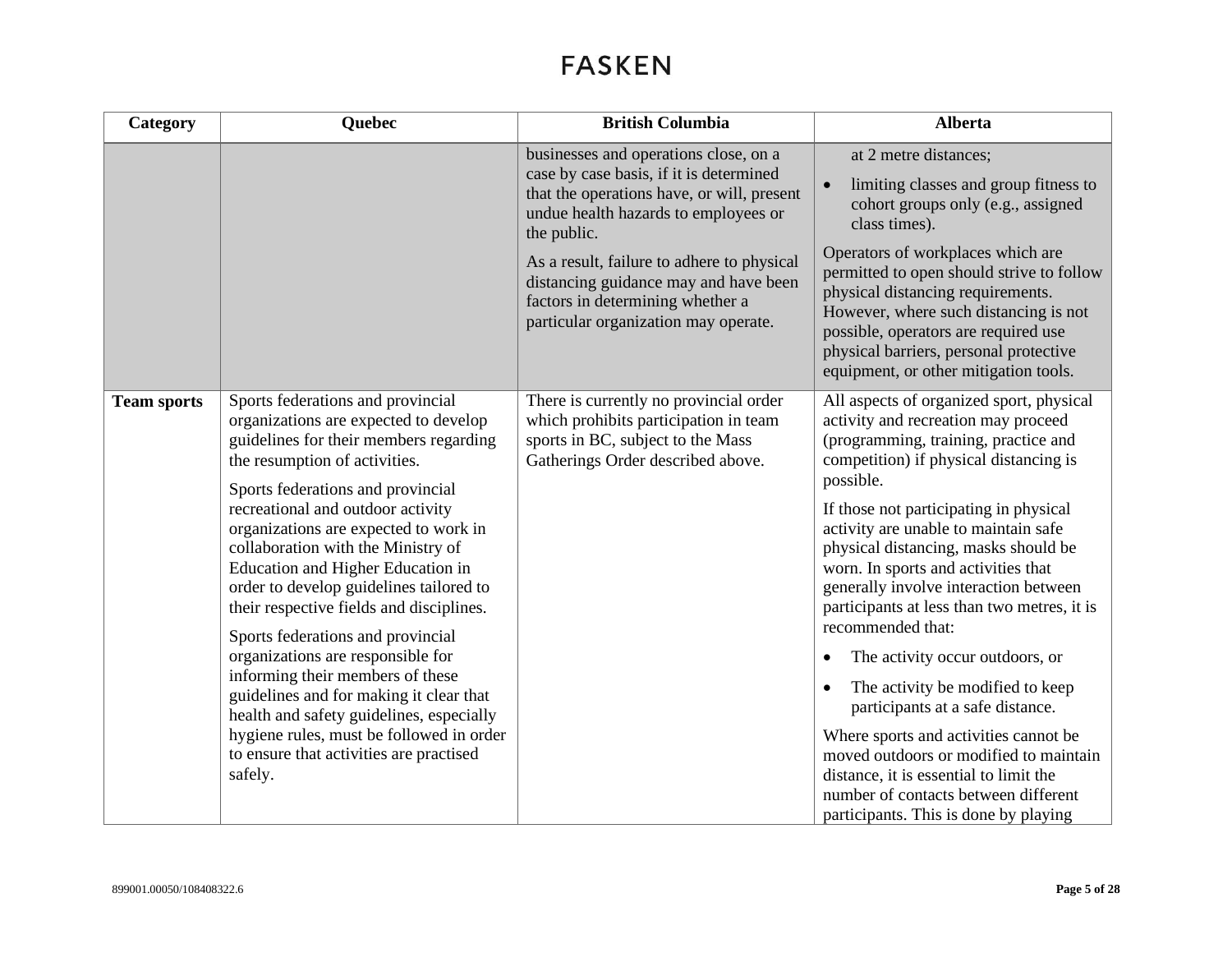| Category          | <b>Quebec</b>                                                                                                                                                                                                    | <b>British Columbia</b>                                                                                                                                              | <b>Alberta</b>                                                                                                                                                                                                                                                         |
|-------------------|------------------------------------------------------------------------------------------------------------------------------------------------------------------------------------------------------------------|----------------------------------------------------------------------------------------------------------------------------------------------------------------------|------------------------------------------------------------------------------------------------------------------------------------------------------------------------------------------------------------------------------------------------------------------------|
|                   |                                                                                                                                                                                                                  |                                                                                                                                                                      | within set cohorts (e.g., mini-leagues or<br>bubbles with a fixed number of<br>participants).                                                                                                                                                                          |
|                   |                                                                                                                                                                                                                  |                                                                                                                                                                      | Mini-leagues and bubbles cannot exceed<br>50 people. This number includes those<br>participants, officials, coaches and<br>trainers who cannot maintain two metres<br>of distance from others at all times. This<br>number does not include parents and<br>spectators. |
|                   |                                                                                                                                                                                                                  |                                                                                                                                                                      | Cohorts, mini-leagues and bubbles<br>should remain together during Stage 2<br>of Relaunch and only play within the<br>same geographical region (e.g., within a<br>county, town or quadrant of a city).                                                                 |
|                   |                                                                                                                                                                                                                  |                                                                                                                                                                      | It is recommended that mini-leagues and<br>bubbles be supervised by a responsible<br>person whose role is oversight over<br>maintenance of the group and other<br>public health guidance.                                                                              |
| <b>Spectators</b> | For the time being, the public is not<br>admitted. The organizers of sporting<br>events, including professional sports,<br>who believe that they are able to comply<br>with the health rules in force may obtain | Under the Mass Gatherings Order, no<br>more than 50 people may attend a<br>sporting event.<br>Persons who are not "workers"<br>performing "work functions" will form | Spectators (excluding parents and<br>guardians where necessary for player<br>support) should be kept out of<br>participant spaces (e.g., fields of play,<br>courts, ice surfaces).                                                                                     |
|                   | an assessment of whether or not it is<br>possible to hold the event.                                                                                                                                             | part of the 50 people allowed.                                                                                                                                       | The maximum number of spectators<br>$\bullet$<br>is determined by how many people<br>the space can hold while keeping<br>two metres of distance between<br>attendees from different<br>households/cohort families, up to a<br>maximum of 100 persons.                  |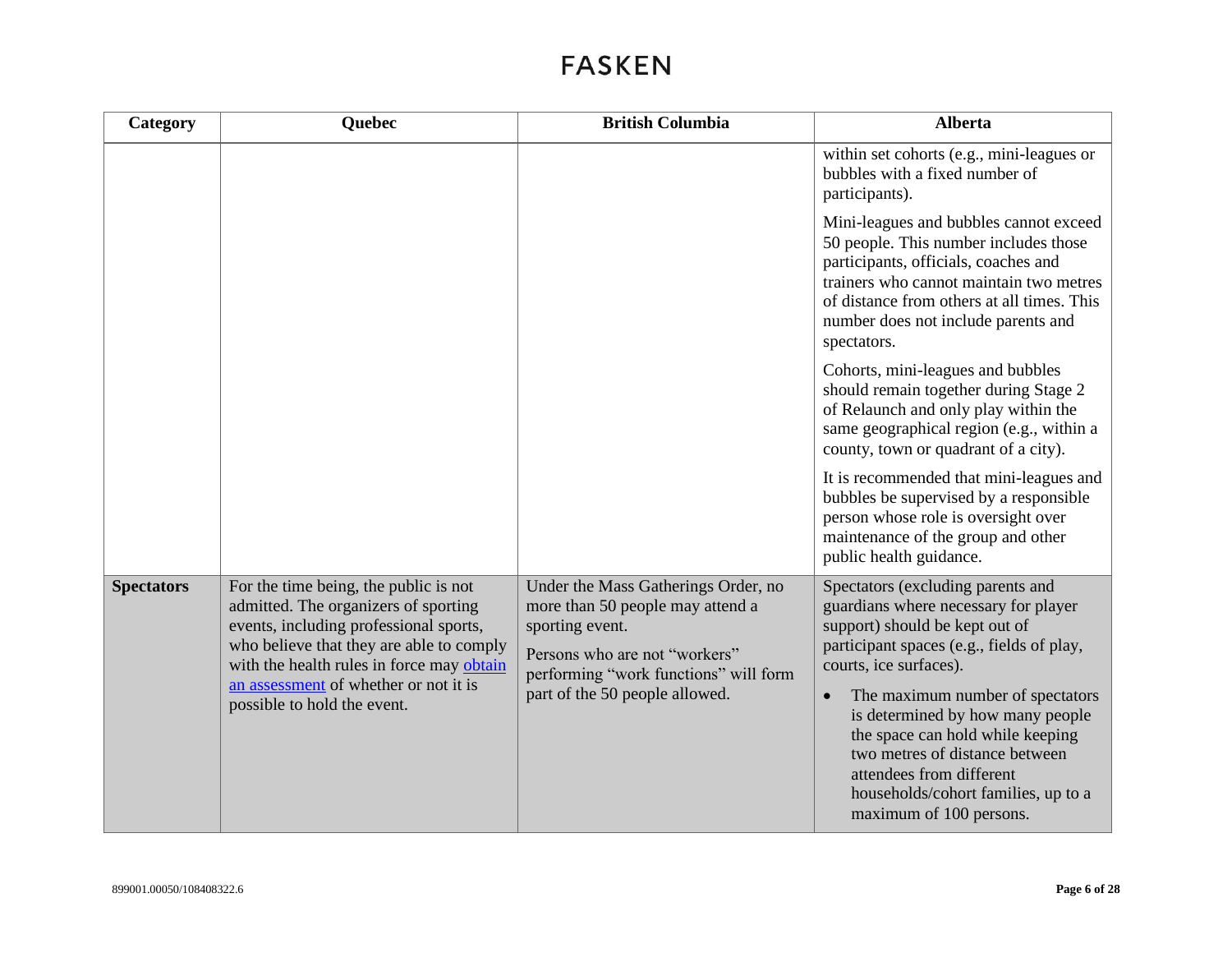| Category        | <b>Quebec</b>                                                                                                                                                                                                                                                                                                                                | <b>British Columbia</b>                                                                                                                                                                                                                                                                                                                                                                                                                                                                                  | <b>Alberta</b>                                                                                                                                                                                                                                                                                                                                                                                                                                                                                                                                                                                                                                         |
|-----------------|----------------------------------------------------------------------------------------------------------------------------------------------------------------------------------------------------------------------------------------------------------------------------------------------------------------------------------------------|----------------------------------------------------------------------------------------------------------------------------------------------------------------------------------------------------------------------------------------------------------------------------------------------------------------------------------------------------------------------------------------------------------------------------------------------------------------------------------------------------------|--------------------------------------------------------------------------------------------------------------------------------------------------------------------------------------------------------------------------------------------------------------------------------------------------------------------------------------------------------------------------------------------------------------------------------------------------------------------------------------------------------------------------------------------------------------------------------------------------------------------------------------------------------|
|                 |                                                                                                                                                                                                                                                                                                                                              |                                                                                                                                                                                                                                                                                                                                                                                                                                                                                                          | Unless from the same household,<br>$\bullet$<br>spectators should maintain a<br>minimum two-metre distance from<br>one another at all times, whether the<br>activity is indoor or outdoor.<br>It is strongly recommended that all                                                                                                                                                                                                                                                                                                                                                                                                                      |
|                 |                                                                                                                                                                                                                                                                                                                                              |                                                                                                                                                                                                                                                                                                                                                                                                                                                                                                          | spectators wear masks, especially in<br>an indoor setting. Cheering and<br>yelling is strongly discouraged at<br>this time as it presents a high risk of<br>spreading droplets                                                                                                                                                                                                                                                                                                                                                                                                                                                                         |
| Locker<br>rooms | The following measures are part of the<br><b>CNESST<sup>1</sup></b> Workplace Sanitary<br><b>Standards Guide for the Leisure, Sports</b><br>and Outdoor Recreation Sector -<br>COVID-19:<br>Clean sanitary facilities<br>$\bullet$<br>(washrooms, changing rooms and<br>showers) every shift or more<br>frequently and disinfect them daily. | There are currently no Orders or laws<br>specifically directed at locker rooms.<br>However, failure to take measures to<br>facilitate physical distancing in such<br>environments could reasonably result in<br>determinations by WorkSafeBC and/or<br>public health officials that the specific<br>operation poses an undue health hazard<br>under the Workers Compensation Act, or<br>Public Health Act, as above. This could<br>result in remedial orders, including an<br>order to cease operations. | Facilities should discourage the use of<br>locker rooms and change rooms<br>whenever possible. Facilities should<br>also:<br>Encourage participants to come<br>$\bullet$<br>dressed for their activity.<br>Set capacity limits on how many<br>$\bullet$<br>people can use locker rooms at the<br>same time.<br>Adjust lockers to enable physical<br>$\bullet$<br>distancing.<br>Facilities must also ensure that surfaces,<br>sinks and toilets in are cleaned and<br>disinfected regularly, and remove self-<br>serve and common-use items such as<br>hair dryers, cotton swabs and disposable<br>razors.<br>Cleaning and sanitation practices should |

<sup>&</sup>lt;sup>1</sup> Commission des normes, de l'équité, de la santé et de la sécurité du travail.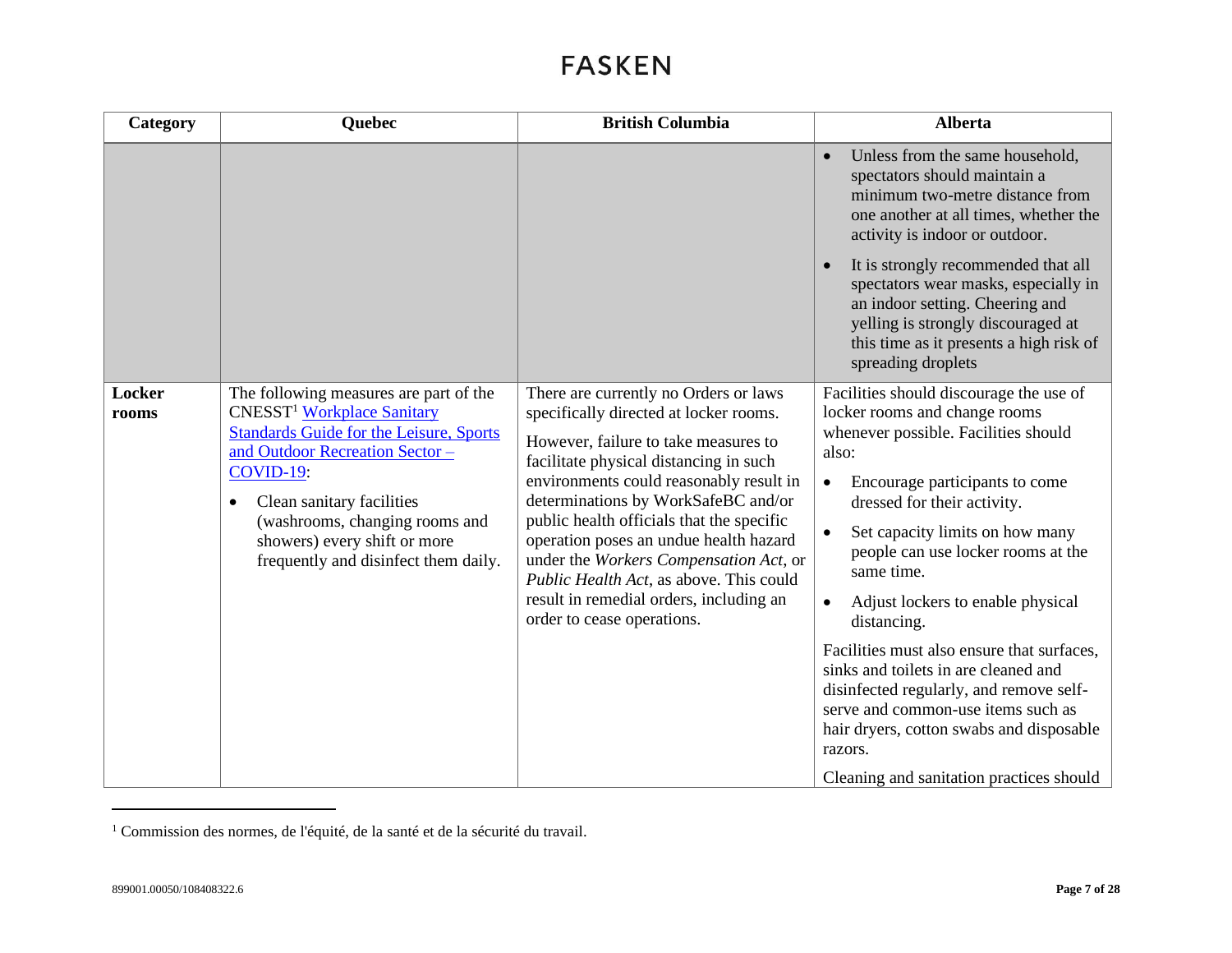| Category     | Quebec                                                                                                                                                                                                                                                                                                                                                                                                                                                                                                                                                                                                                                                                                                                                                                                                                                                                                                                                                                                                                                                                                                                             | <b>British Columbia</b>                                                                                                                                                                                                                                                                                                                                                                                                                                                                                                                                                                                                                                                                                                                                                                                                                                                                                                                                                                                                                                                                                                                                                          | <b>Alberta</b>                                                                                                                                                                                                                                                                                                                                                                          |
|--------------|------------------------------------------------------------------------------------------------------------------------------------------------------------------------------------------------------------------------------------------------------------------------------------------------------------------------------------------------------------------------------------------------------------------------------------------------------------------------------------------------------------------------------------------------------------------------------------------------------------------------------------------------------------------------------------------------------------------------------------------------------------------------------------------------------------------------------------------------------------------------------------------------------------------------------------------------------------------------------------------------------------------------------------------------------------------------------------------------------------------------------------|----------------------------------------------------------------------------------------------------------------------------------------------------------------------------------------------------------------------------------------------------------------------------------------------------------------------------------------------------------------------------------------------------------------------------------------------------------------------------------------------------------------------------------------------------------------------------------------------------------------------------------------------------------------------------------------------------------------------------------------------------------------------------------------------------------------------------------------------------------------------------------------------------------------------------------------------------------------------------------------------------------------------------------------------------------------------------------------------------------------------------------------------------------------------------------|-----------------------------------------------------------------------------------------------------------------------------------------------------------------------------------------------------------------------------------------------------------------------------------------------------------------------------------------------------------------------------------------|
|              |                                                                                                                                                                                                                                                                                                                                                                                                                                                                                                                                                                                                                                                                                                                                                                                                                                                                                                                                                                                                                                                                                                                                    |                                                                                                                                                                                                                                                                                                                                                                                                                                                                                                                                                                                                                                                                                                                                                                                                                                                                                                                                                                                                                                                                                                                                                                                  | be in accordance with Workplace<br><b>Guidance for Business Owners.</b>                                                                                                                                                                                                                                                                                                                 |
| <b>Other</b> | Owners and managers of facilities and<br>organizations responsible for organizing<br>activities must implement hygiene and<br>protective measures in order to comply<br>with the parameters set by the public<br>health authorities.<br>Site managers may limit the number of<br>people admitted, or even close a site, to<br>ensure compliance with the<br>recommendations issued by public<br>health authorities.<br>In addition, the CNESST has produced<br>the Workplace Sanitary Standards Guide<br>for the Leisure, Sports and Outdoor<br>Recreation Sector - COVID-19.<br>Additional guidance<br>Given that it is difficult to avoid<br>$\bullet$<br>touching your face with your hands,<br>especially during sports activities, it<br>is recommended that shared objects<br>or equipment be disinfected before<br>each person uses them.<br>As much as possible, each<br>$\bullet$<br>participant should also use their own<br>equipment (for example, use your<br>own golf balls, have each tennis<br>player use a different ball).<br>Disinfectants used to treat the water<br>$\bullet$<br>in public swimming pools are | Pursuant to the Safety Plans Order, all<br>employers are required to devise and<br>publish COVID-19 Safety Plans.<br>Such plans must be published on the<br>organization's website, if available, as<br>well as at the workplace for review by<br>employees, or others who attend at the<br>worksite.<br>Although there is no official format that<br>a COVID-19 Safety Plan must take,<br>WorkSafeBC has published template<br>documents and guidance for the<br>development of such plans.<br>Although pre-approval is not required,<br>WorkSafeBC has indicated that it will<br>review the content of any COVID-19<br>Safety Plans when determining whether<br>an Employer has complied with its<br>general obligations to ensure the health<br>and safety of employees and eliminate<br>workplace hazards.<br>Under the <i>Public Health Act</i> , persons or<br>organizations may seek individual<br>agreements or exemptions from orders<br>of the Provincial Health Officer, which<br>will include the Mass Gatherings Order.<br>Generally, the grounds for<br>reconsideration or agreement are:<br>Additional, relevant information<br>was not available at the time the | Alberta's guidance provides that masks<br>should not be worn when conducting<br>intense physical activities.<br>Masks and face shields cannot be<br>$\bullet$<br>assured to stay in place during the<br>course of intense activity.<br>There is some evidence to suggest<br>$\bullet$<br>that wearing a mask during high<br>intensity activities could have<br>negative health effects. |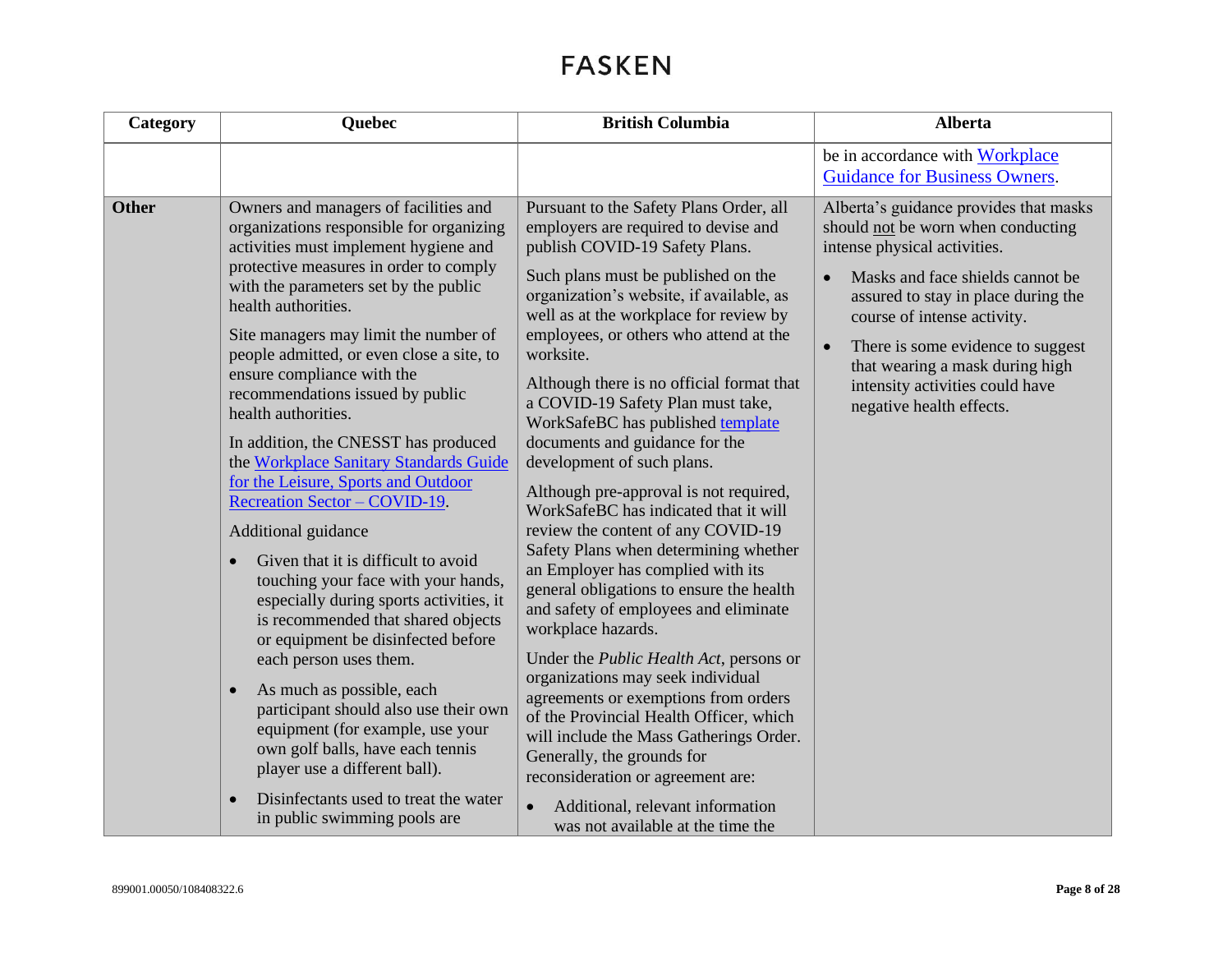| Category | <b>Quebec</b>                                                                                                                                                                                                                                         | <b>British Columbia</b>                                                                                                             | Alberta |
|----------|-------------------------------------------------------------------------------------------------------------------------------------------------------------------------------------------------------------------------------------------------------|-------------------------------------------------------------------------------------------------------------------------------------|---------|
|          | capable of inactivating<br>coronaviruses. Risks primarily<br>concern proximity to infected<br>individuals or contaminated<br>surfaces. The 2-metre physical<br>distancing rule continues to apply<br>(except in emergency life-saving<br>situations). | Order was made;<br>The organization has a proposal<br>that, if implemented, would<br>otherwise meet the objectives of the<br>Order. |         |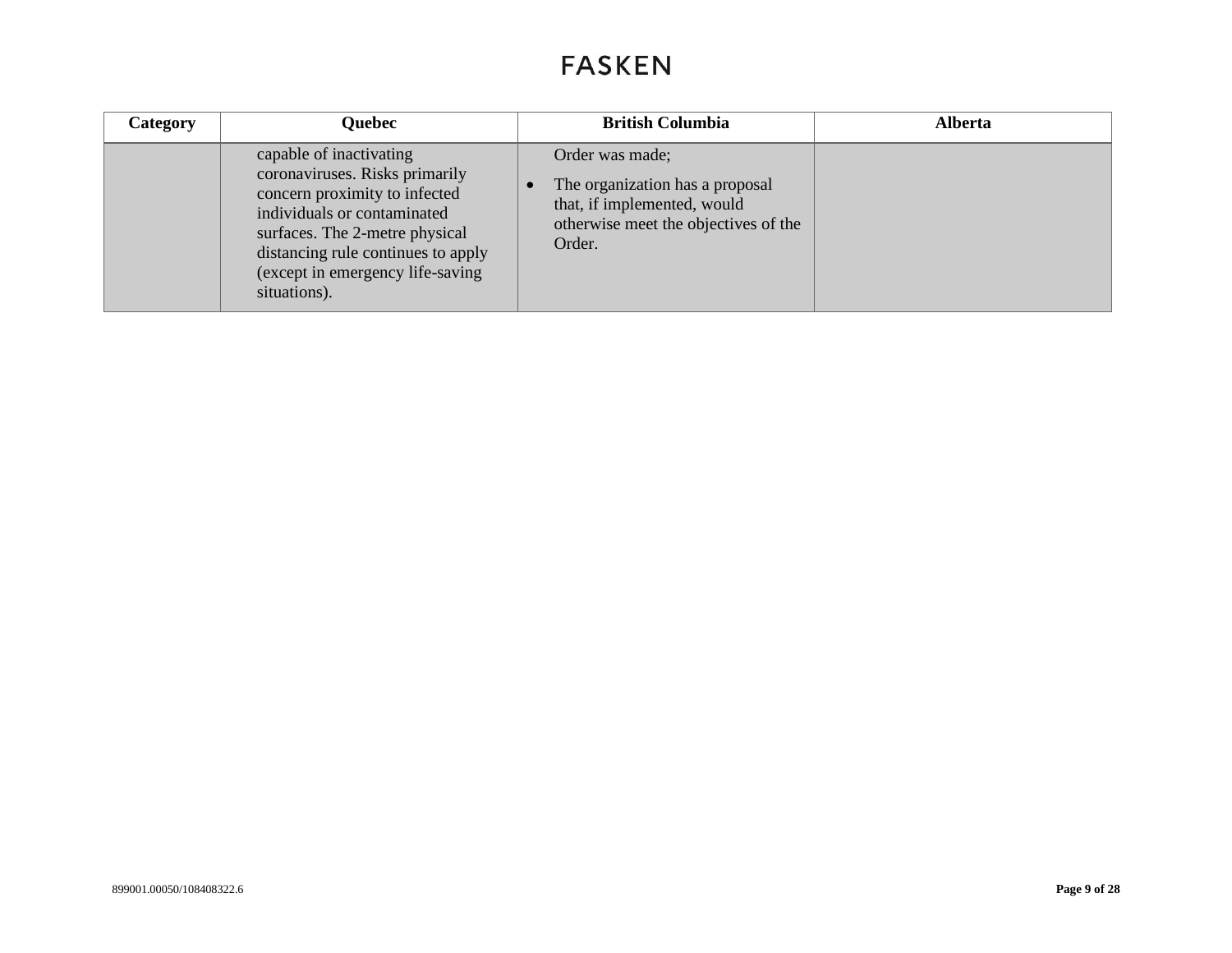#### **Ontario**

In Ontario, every person responsible for a facility that is permitted to be open (and is in fact open) shall ensure that it is operated:

- in accordance with all applicable laws, including the *Occupational Health and Safety Act* and its regulations;
- in compliance with the advice, recommendations and instructions of public health officials (whether federal, provincial, or regional/municipal), including any advice, recommendations or instructions on physical distancing, cleaning or disinfecting; and
- in compliance with the rules as set out below.

Ontario is re-opening in stages. The table below notes where the rules differ between stages. As of June 22, 2020:

- Windsor-Essex is in Stage 1. [\(O Reg 82/20](https://www.ontario.ca/laws/regulation/200082) [Stage 1 Closures]).
- <span id="page-9-0"></span>• Toronto and Peel are in Stage 1 until 12:01 am on Wednesday, June 24, 2020, at which time they will enter Stage 2.
- The rest of Ontario is currently in Stage 2. (O Reg  $263/20$  [Stage 2 Closures]).

Other key sources of Ontario law:

- O Reg  $51/20$  [Closure of Establishments]
- [O Reg 276/20](https://www.ontario.ca/laws/regulation/200276) [Organized Public Events, Certain Gatherings]

The Ontario table begins on the next page.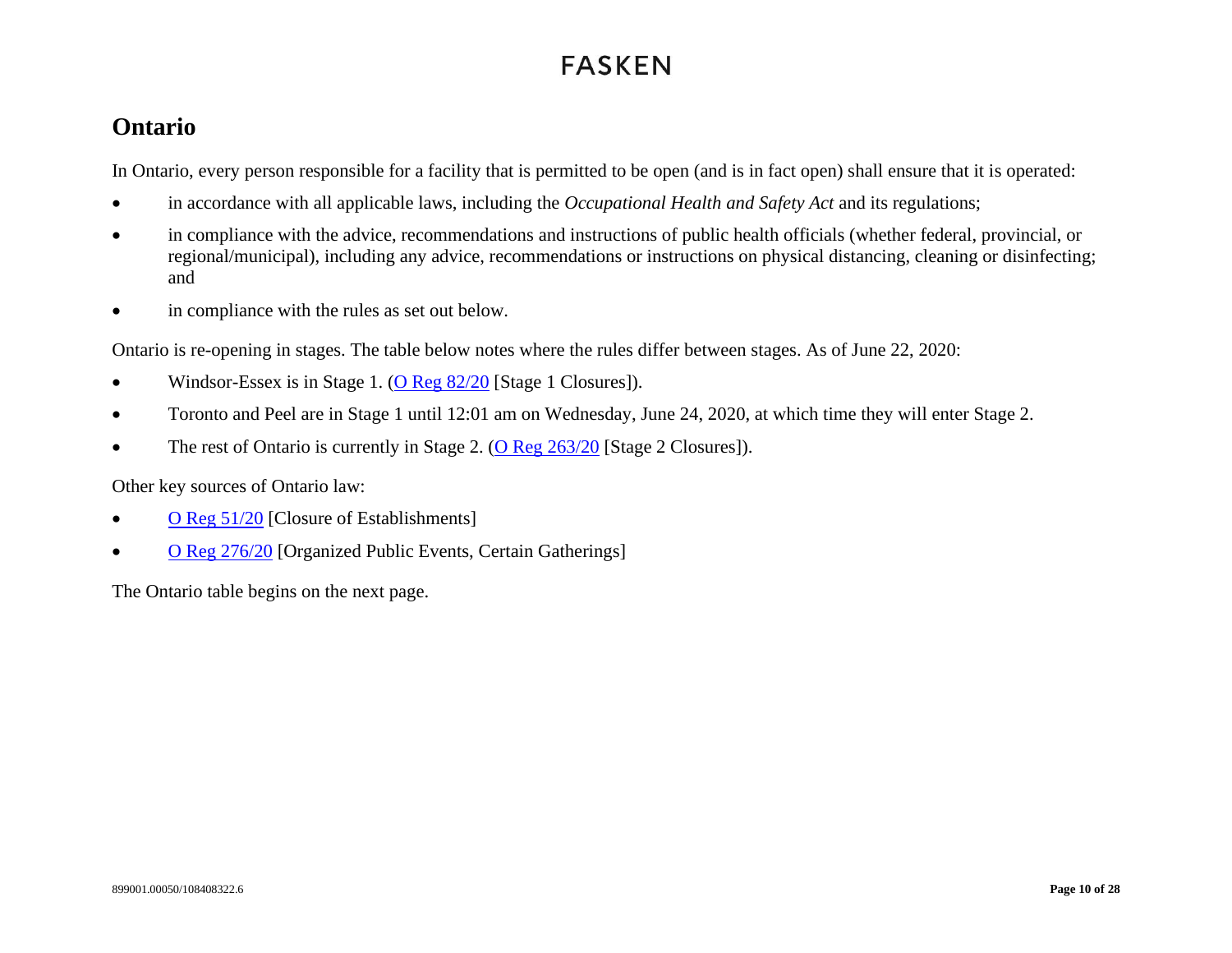| Category                   | <b>Ontario: Facilities for athletic training</b><br>or competitions                                                                                                                                                                                                                                                                                                                                                                                                                                                                                                                                                                                                                                                                                                                                                                                                                                                                                                                                                                                           | <b>Ontario:</b> Indoor or outdoor sports<br>facilities                                                                                                                                                                                                                                                                                                                                                                                                                                                                                                                                                                                                                                                                                                                                                                                   | <b>Ontario: Pools and other facilities</b>                                                                                                                                                                                                                                                                 |
|----------------------------|---------------------------------------------------------------------------------------------------------------------------------------------------------------------------------------------------------------------------------------------------------------------------------------------------------------------------------------------------------------------------------------------------------------------------------------------------------------------------------------------------------------------------------------------------------------------------------------------------------------------------------------------------------------------------------------------------------------------------------------------------------------------------------------------------------------------------------------------------------------------------------------------------------------------------------------------------------------------------------------------------------------------------------------------------------------|------------------------------------------------------------------------------------------------------------------------------------------------------------------------------------------------------------------------------------------------------------------------------------------------------------------------------------------------------------------------------------------------------------------------------------------------------------------------------------------------------------------------------------------------------------------------------------------------------------------------------------------------------------------------------------------------------------------------------------------------------------------------------------------------------------------------------------------|------------------------------------------------------------------------------------------------------------------------------------------------------------------------------------------------------------------------------------------------------------------------------------------------------------|
| <b>Type of</b><br>facility | Facilities for indoor sports and<br>recreational fitness activities, other than<br>pools, opened for use by one of the<br>following (each an "Applicable<br><b>Organization</b> ") to train amateur or<br>professional athletes or to run amateur or<br>professional athletic competitions:<br>A national sport organization (NSO)<br>funded by Sport Canada or a member<br>club of such an organization.<br>A provincial sport or multi-sport<br>$\bullet$<br>organization recognized by the<br><b>Ontario Ministry of Heritage, Sport,</b><br>Tourism and Culture Industries or a<br>member club of such an organization.<br>A professional sport league or a<br>$\bullet$<br>member club of such a league. <sup>2</sup><br>Any NSO that is a member of, or is<br>$\bullet$<br>recognized by, either the COC or the<br>Canadian Paralympic Committee or a<br>member club of such an organization.<br>Furthermore:<br>Only athletes who are members of the<br>$\bullet$<br>Applicable Organization may use the<br>facility.<br>All sports activities must be | The following indoor facilities:<br>Indoor golf driving ranges.<br>$\bullet$<br>Indoor horse riding facilities.<br>Indoor shooting ranges, including<br>those operated by rod and gun clubs.<br>In Stage 2, all facilities for outdoor sports<br>and recreational fitness activities, other<br>than playgrounds, play structures and<br>facilities containing outdoor fitness<br>equipment.<br>However, in $Stage 1$ , only the following<br>facilities for outdoor sports and activities:<br>Baseball diamonds.<br>$\bullet$<br>Soccer fields.<br>$\bullet$<br>Tennis, platform tennis, table tennis<br>and pickleball courts.<br>Basketball courts.<br>$\bullet$<br>BMX parks.<br>$\bullet$<br>Skate parks.<br>$\bullet$<br>Motorsport tracks.<br>$\bullet$<br>Frisbee golf locations.<br>$\bullet$<br>Cycling tracks and bike trails. | The following facilities:<br>Indoor and outdoor pools in Stage 2<br>only.<br>Golf courses.<br>$\bullet$<br>Outdoor driving ranges.<br>$\bullet$<br>Marinas.<br>$\bullet$<br>Boating clubs.<br>$\bullet$<br>Other organizations that maintain<br>$\bullet$<br>docking facilities for members or<br>patrons. |
|                            | conducted in accordance with the                                                                                                                                                                                                                                                                                                                                                                                                                                                                                                                                                                                                                                                                                                                                                                                                                                                                                                                                                                                                                              |                                                                                                                                                                                                                                                                                                                                                                                                                                                                                                                                                                                                                                                                                                                                                                                                                                          |                                                                                                                                                                                                                                                                                                            |

<sup>&</sup>lt;sup>2</sup> Facilities operated by sports teams in one of the five major professional sports leagues (CFL, MLB, MLS, NBA, and NHL) have their own set of rules which we have not included here, but can research on request.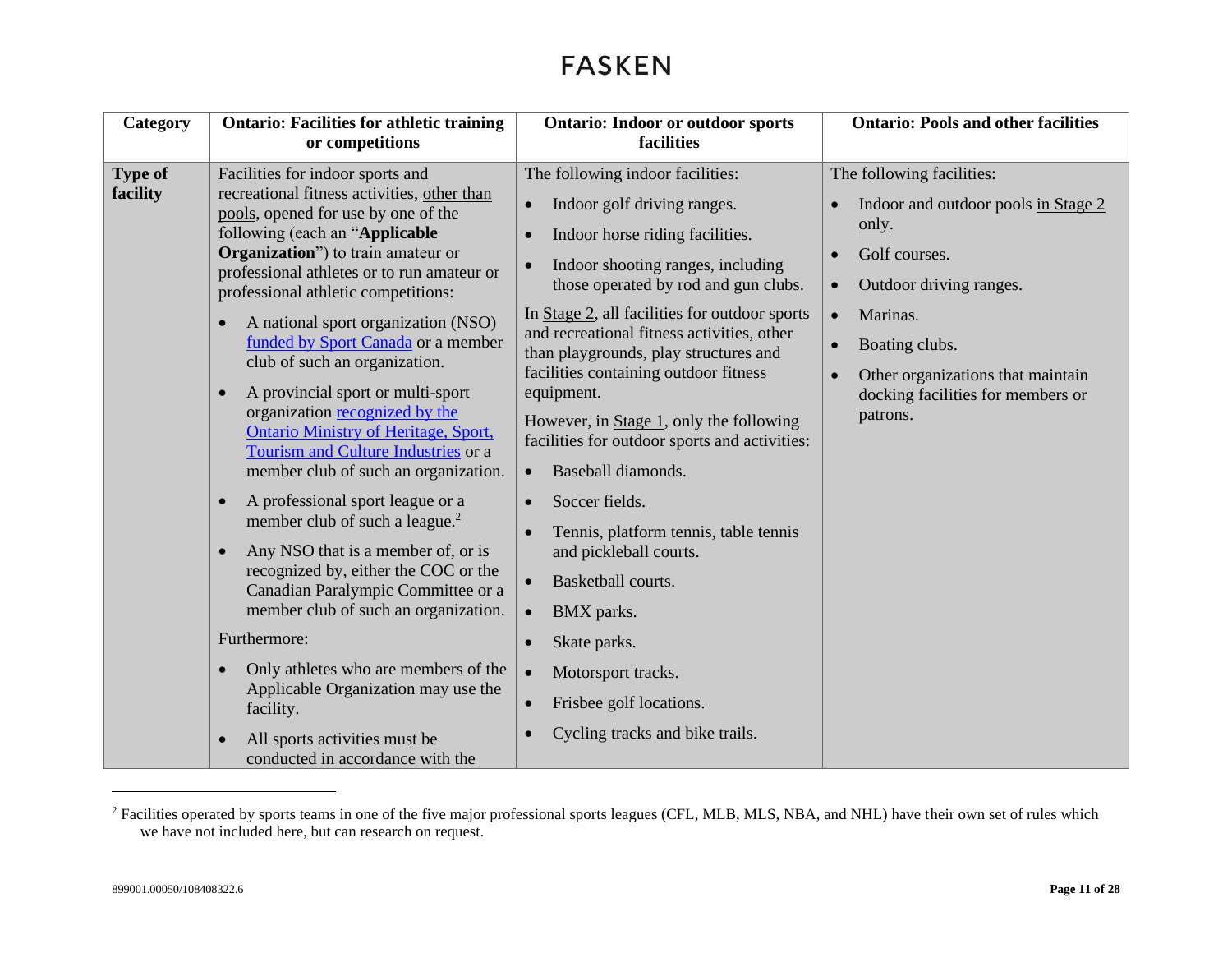| Category                      | <b>Ontario: Facilities for athletic training</b><br>or competitions                                                                                                                                                                                                                                                                                                                                                                                                                                                                                                                                                               | <b>Ontario:</b> Indoor or outdoor sports<br>facilities                                                      | <b>Ontario: Pools and other facilities</b>                                                                                                                                                                                                                                                                                                                                                                           |
|-------------------------------|-----------------------------------------------------------------------------------------------------------------------------------------------------------------------------------------------------------------------------------------------------------------------------------------------------------------------------------------------------------------------------------------------------------------------------------------------------------------------------------------------------------------------------------------------------------------------------------------------------------------------------------|-------------------------------------------------------------------------------------------------------------|----------------------------------------------------------------------------------------------------------------------------------------------------------------------------------------------------------------------------------------------------------------------------------------------------------------------------------------------------------------------------------------------------------------------|
|                               | rules and policies of the Applicable<br>Organization, including the rules and<br>policies put in place to ensure a safe<br>return to the sport.                                                                                                                                                                                                                                                                                                                                                                                                                                                                                   | Horse riding facilities.<br>$\bullet$<br>Shooting ranges, including those<br>operated by rod and gun clubs. |                                                                                                                                                                                                                                                                                                                                                                                                                      |
| <b>Physical</b><br>distancing | Any person who enters or uses the facility<br>must maintain a physical distance of at<br>least two metres from any other person<br>using the facility.<br>Activities that are likely to result in<br>individuals coming within two metres of<br>each other must not be practised or<br>played within the facility.<br>In Stage 2, the organization responsible<br>for a facility that is open to the public<br>shall ensure that the facility is operated to<br>enable members of the public in the<br>facility to, to the fullest extent possible,<br>maintain a physical distance of at least<br>two metres from other persons. | << Same as at left.                                                                                         | The person responsible for a business that<br>is open to the public, or an organization<br>responsible for a facility that is open to<br>the public, shall ensure that the place of<br>business or facility is operated to enable<br>members of the public in the place of<br>business or facility to, to the fullest extent<br>possible, maintain a physical distance of<br>at least two metres from other persons. |
| <b>Team</b><br>sports         | Team sports must not be practised or<br>played within the facility.<br>Except, in $Stage\ 2$ , it is permissible to run<br>training sessions for members of a sports<br>team that do not include games or<br>scrimmage games.                                                                                                                                                                                                                                                                                                                                                                                                     | << Same as at left.                                                                                         | There are no special rules for spectators,<br>but refer to the "Physical distancing" row<br>in this column.                                                                                                                                                                                                                                                                                                          |
| <b>Spectators</b>             | Spectators are not allowed except for one<br>accompanying parent, guardian or adult<br>for each athlete under the age of 18.                                                                                                                                                                                                                                                                                                                                                                                                                                                                                                      | There are no special rules for spectators,<br>but refer to the "Physical distancing" row<br>in this column. | There are no special rules for spectators,<br>but refer to the "Physical distancing" row<br>in this column.                                                                                                                                                                                                                                                                                                          |
| Locker<br>rooms               | Locker rooms, change rooms, showers<br>and clubhouses in the facility must be                                                                                                                                                                                                                                                                                                                                                                                                                                                                                                                                                     | << Same as at left.                                                                                         | << Same as at left.<br>However, in Stage 2, locker rooms,                                                                                                                                                                                                                                                                                                                                                            |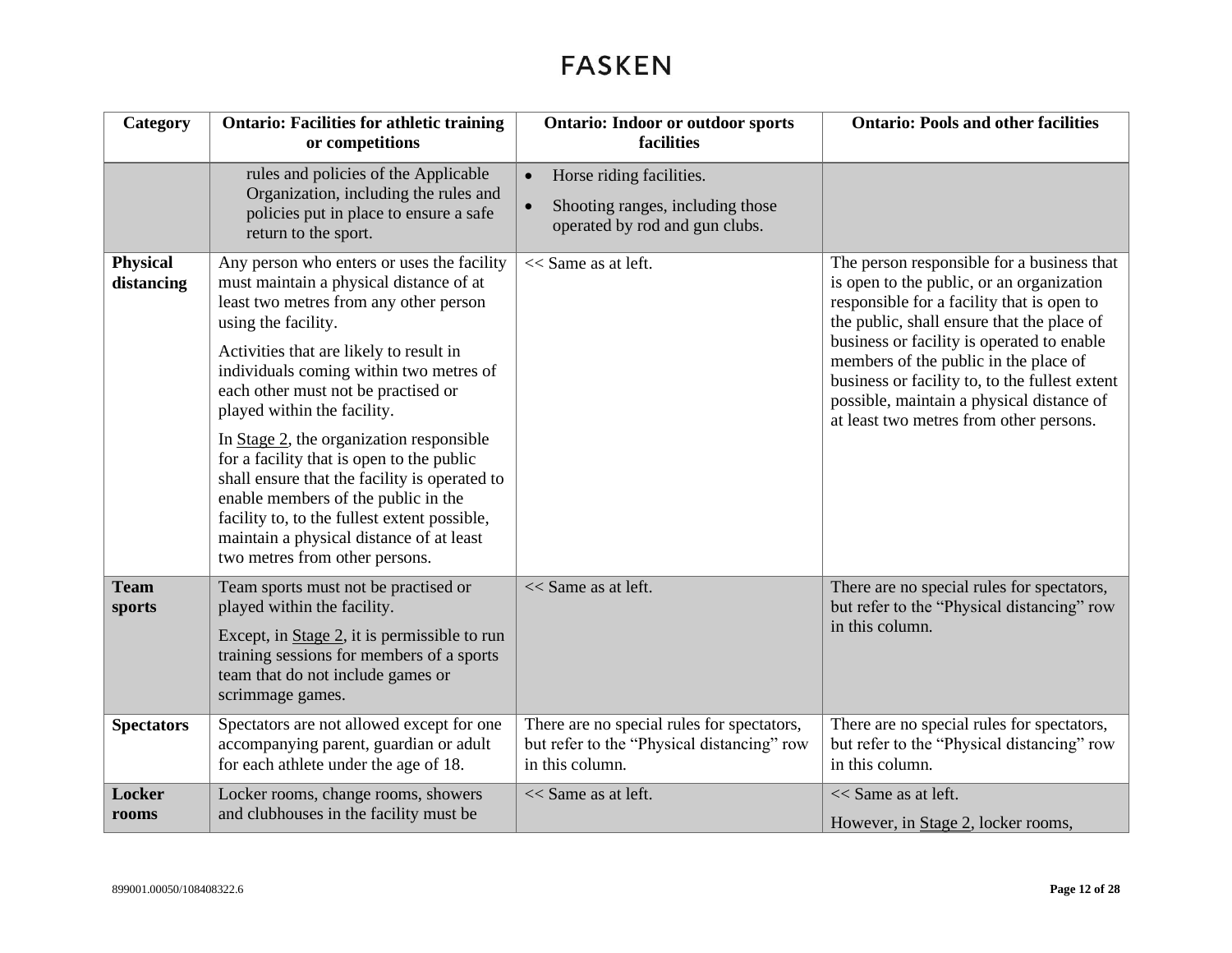| Category | <b>Ontario: Facilities for athletic training</b><br>or competitions                                                                                                                                                                                                                                                                 | <b>Ontario:</b> Indoor or outdoor sports<br>facilities                                                                                                                                                                                                                                                                                                                                                                                                                                                                              | <b>Ontario: Pools and other facilities</b>                                                                                                                                                                                                                                                                                                                                                                                                                                                                                                                                                                                                                                                                                                                                                                                                                                                                                                 |
|----------|-------------------------------------------------------------------------------------------------------------------------------------------------------------------------------------------------------------------------------------------------------------------------------------------------------------------------------------|-------------------------------------------------------------------------------------------------------------------------------------------------------------------------------------------------------------------------------------------------------------------------------------------------------------------------------------------------------------------------------------------------------------------------------------------------------------------------------------------------------------------------------------|--------------------------------------------------------------------------------------------------------------------------------------------------------------------------------------------------------------------------------------------------------------------------------------------------------------------------------------------------------------------------------------------------------------------------------------------------------------------------------------------------------------------------------------------------------------------------------------------------------------------------------------------------------------------------------------------------------------------------------------------------------------------------------------------------------------------------------------------------------------------------------------------------------------------------------------------|
|          | closed, except to the extent they provide<br>access to equipment storage, a washroom<br>or a portion of the facility that is used to<br>provide first aid.                                                                                                                                                                          |                                                                                                                                                                                                                                                                                                                                                                                                                                                                                                                                     | change rooms, showers and washrooms<br>may be open if used in conjunction with a<br>pool, but they must be cleaned and<br>disinfected as frequently as is necessary<br>to maintain a sanitary environment.                                                                                                                                                                                                                                                                                                                                                                                                                                                                                                                                                                                                                                                                                                                                 |
| Other    | In Stage 2, any equipment that is rented<br>or provided to users of the facility must<br>be cleaned and disinfected between each<br>use.<br>[In Stage 1, review the advice,<br>recommendations and instructions of<br>public health officials to determine<br>whether equipment rentals are permitted,<br>and if so on what basis.] | << Same as at left.<br>For outdoor sports and recreational<br>fitness activities in Stage 2, activities that<br>require the use of equipment or fixed<br>structures that cannot be cleaned and<br>disinfected between each use must not be<br>practised or played within the facility.<br>[In Stage 1, review the advice,<br>recommendations and instructions of<br>public health officials to determine<br>whether activities that require the use of<br>equipment or fixed structures are<br>permitted, and if so on what basis.] | In Stage 1, indoor and outdoor pools must<br>remain closed.<br>In Stage 2, indoor and outdoor pools may<br>open if they comply with the following<br>conditions:<br>No access may be provided to high-<br>contact aquatic features, including<br>slides, diving boards and climbing<br>structures, with the exception of<br>ladders.<br>Any equipment that is rented or<br>$\bullet$<br>provided to patrons must be cleaned<br>and disinfected between each use.<br>Golf courses, outdoor driving ranges,<br>marinas, boating clubs, and other<br>organizations that maintain docking<br>facilities for members or patrons may<br>open if they comply with the following<br>conditions:<br>Gyms/fitness centres, steam rooms,<br>$\bullet$<br>saunas, and whirlpools/hot tubs on<br>the premises must be closed.<br>Clubhouses must be closed, except:<br>$\bullet$<br>To the extent they provide access<br>a washroom or a portion of the |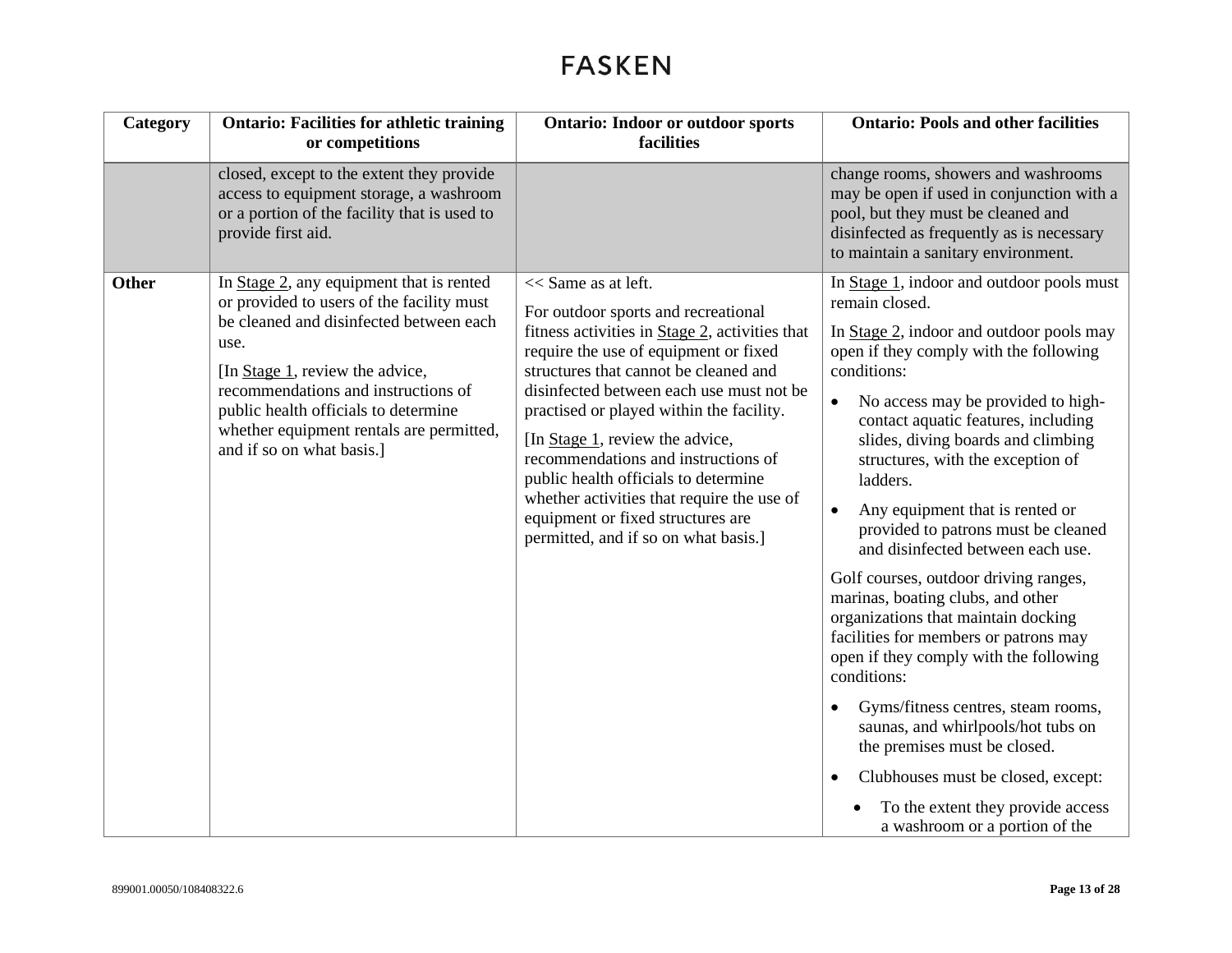| <b>Category</b> | <b>Ontario: Facilities for athletic training</b><br>or competitions | <b>Ontario: Indoor or outdoor sports</b><br><b>facilities</b> | <b>Ontario: Pools and other facilities</b>                                                                         |
|-----------------|---------------------------------------------------------------------|---------------------------------------------------------------|--------------------------------------------------------------------------------------------------------------------|
|                 |                                                                     |                                                               | facility that is used to provide first<br>aid.                                                                     |
|                 |                                                                     |                                                               | In $Stage\ 2$ , to the extent they<br>provide access to equipment<br>storage.                                      |
|                 |                                                                     |                                                               | In <u>Stage 2</u> , as event or meeting<br>space, if used by appointment and<br>in accordance with applicable law. |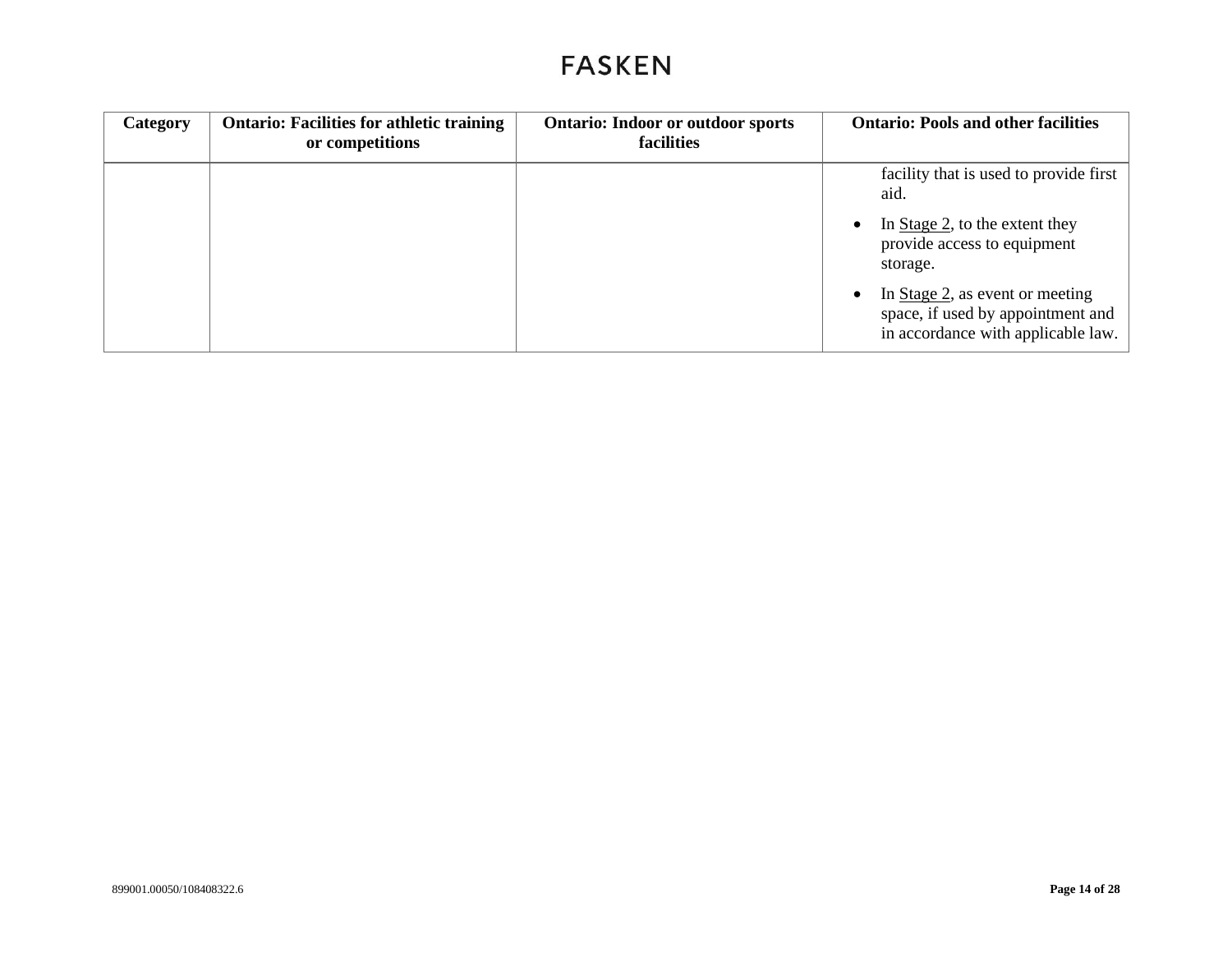#### **Man., Sask., and Nfld. & Lab.**

<span id="page-14-0"></span>

| Category                                                                                | <b>Manitoba</b>                                                                                                                                                                                                                                                                                                                                                                                                                                                                                                                                                                                          | <b>Saskatchewan</b>                                                                                                                                                                                                                                                                                                                                                                                                                                                                                                                                                                                                                                                                                                          | <b>Newfoundland and Labrador</b>                                                                                                                                                                                                                                                                                                                                                                                                                                                                                                                                                                                                                                                                                                                                                         |
|-----------------------------------------------------------------------------------------|----------------------------------------------------------------------------------------------------------------------------------------------------------------------------------------------------------------------------------------------------------------------------------------------------------------------------------------------------------------------------------------------------------------------------------------------------------------------------------------------------------------------------------------------------------------------------------------------------------|------------------------------------------------------------------------------------------------------------------------------------------------------------------------------------------------------------------------------------------------------------------------------------------------------------------------------------------------------------------------------------------------------------------------------------------------------------------------------------------------------------------------------------------------------------------------------------------------------------------------------------------------------------------------------------------------------------------------------|------------------------------------------------------------------------------------------------------------------------------------------------------------------------------------------------------------------------------------------------------------------------------------------------------------------------------------------------------------------------------------------------------------------------------------------------------------------------------------------------------------------------------------------------------------------------------------------------------------------------------------------------------------------------------------------------------------------------------------------------------------------------------------------|
| <b>Key sources</b><br>of law                                                            | <b>COVID-19 Prevention Orders (effective</b><br>June 1, 2020) made under The Public<br><b>Health Act</b>                                                                                                                                                                                                                                                                                                                                                                                                                                                                                                 | Public Health Order (dated June 19,<br>2020) made under The Public Health<br>Act, 1994<br><b>Re-Open Saskatchewan</b><br><b>List of Critical Public Services and</b><br><b>Allowable Business Services</b>                                                                                                                                                                                                                                                                                                                                                                                                                                                                                                                   | Special Measures Order (General -<br>Alert Level 3) (dated June 8, 2020)<br>made under the Public Health Protection<br>and Promotion Act<br><b>Information Sheets for Businesses and</b><br>Workplaces contains several guidance<br>documents: Sport Guidance, Outdoor<br>Recreation Activities, etc.                                                                                                                                                                                                                                                                                                                                                                                                                                                                                    |
| <b>General</b><br>suspension /<br>prohibitions<br>relating to<br>sporting<br>activities | All outdoor sporting or recreational<br>facilities can open.<br>Organized sporting activities may take<br>place at those facilities. This includes:<br>Golf courses.<br>$\bullet$<br>Driving ranges.<br>$\bullet$<br>Baseball diamonds.<br>$\bullet$<br>Soccer fields.<br>$\bullet$<br>Football fields.<br>$\bullet$<br>Running tracks.<br>$\bullet$<br>Indoor sporting or recreational facilities<br>can open and organized sporting<br>activities may take place at:<br>Volleyball courts.<br>٠<br>Basketball courts.<br>$\bullet$<br>Hockey rinks.<br>$\bullet$<br>Indoor soccer fields.<br>$\bullet$ | Under the Re-Open Saskatchewan plan,<br>certain types of activities can resume<br>depending on which phase the province<br>(or a region of the province) has<br>reached.<br>Various sporting activities are set out<br>below, along with a select list of<br>conditions for re-opening. In each case,<br>please consult the Re-Open<br>Saskatchewan plan for the full list of<br>conditions.<br>Golf courses can open. The following<br>conditions apply:<br>Maximum of four players per group.<br>$\bullet$<br>No walk-on players; all players<br>must have a tee time.<br>Tee times must be minimum 12<br>$\bullet$<br>minutes apart.<br>One person per golf cart (unless the<br>$\bullet$<br>occupants reside in the same | Under the NL Life with COVID-19<br>plan, certain types of activities can<br>resume depending on which alert level<br>the province (or a region of the<br>province) has reached.<br>Various sporting activities are set out<br>below, along with a select list of<br>conditions for re-opening. In each case,<br>please consult the Information Sheets<br>for Businesses and Workplaces for the<br>full list of conditions.<br>During Alert Level 3, the following<br>activities are allowed if physical<br>distancing can be maintained:<br>Brief contact sports with <u>low potential</u><br>risk of COVID-19 spread:<br>Any individual sport or activity held<br>$\bullet$<br>outdoors (e.g., athletics, bicycle,<br>equestrian, golf, outdoor swimming,<br>and outdoor conditioning). |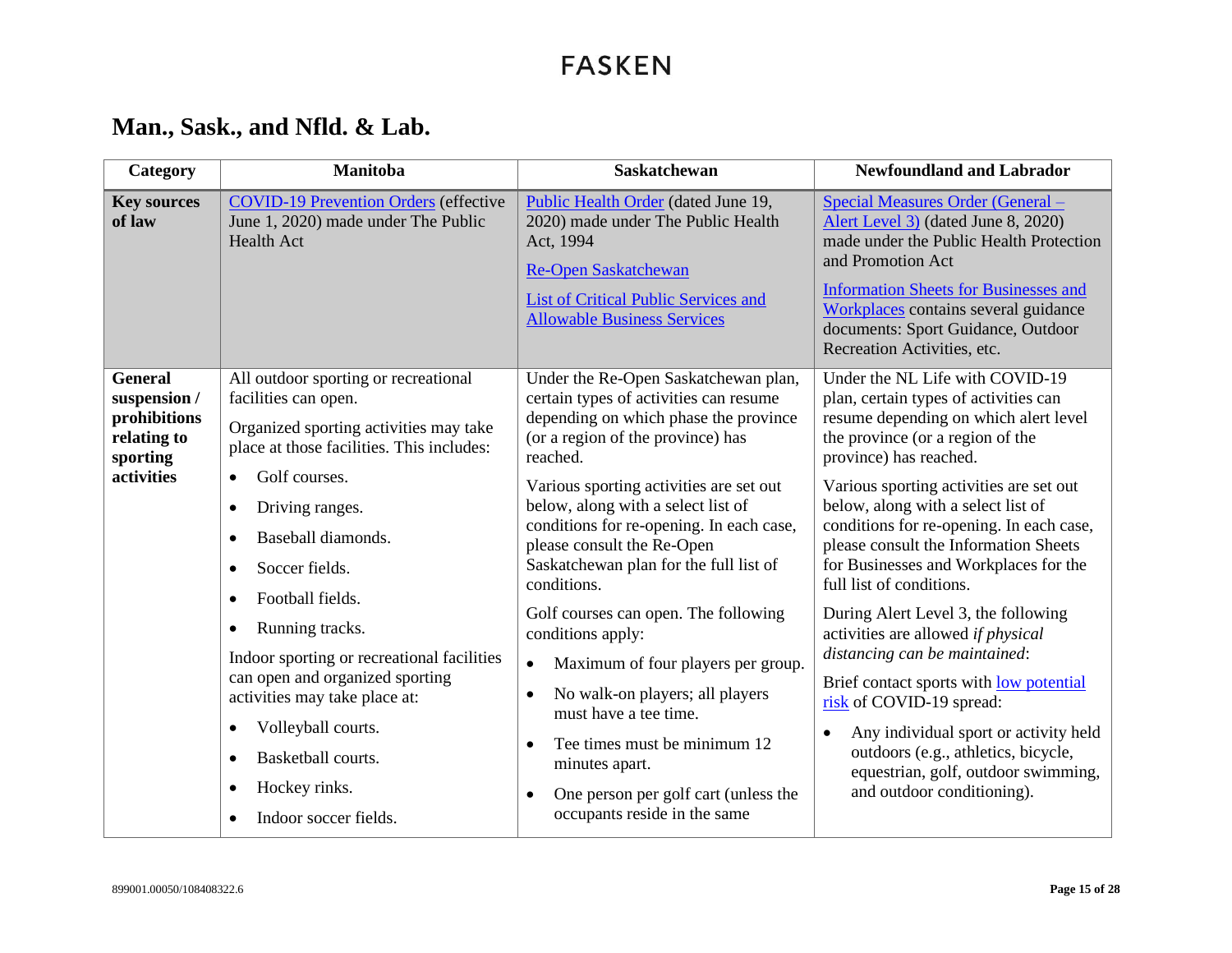| Category | Manitoba                                                                                                                                                                                                                                                                                                                                                                                                                                                | <b>Saskatchewan</b>                                                                                                                                                                                                                                                                                                                                                                                                                                                                                                                                                                                                                                                   | <b>Newfoundland and Labrador</b>                                                                                                                                                                                                                                                                                                                                                                                                                                                                                       |
|----------|---------------------------------------------------------------------------------------------------------------------------------------------------------------------------------------------------------------------------------------------------------------------------------------------------------------------------------------------------------------------------------------------------------------------------------------------------------|-----------------------------------------------------------------------------------------------------------------------------------------------------------------------------------------------------------------------------------------------------------------------------------------------------------------------------------------------------------------------------------------------------------------------------------------------------------------------------------------------------------------------------------------------------------------------------------------------------------------------------------------------------------------------|------------------------------------------------------------------------------------------------------------------------------------------------------------------------------------------------------------------------------------------------------------------------------------------------------------------------------------------------------------------------------------------------------------------------------------------------------------------------------------------------------------------------|
|          | Squash, racquetball, handball, tennis<br>$\bullet$<br>and badminton courts.<br>Archery and rifle ranges.<br>$\bullet$<br>Bowling alleys.<br>$\bullet$<br>Indoor skateboard parks.<br>$\bullet$<br>Indoor driving ranges.<br>٠<br>Swimming pools can open if the<br>operator limits the number of patrons in<br>the pool to 50% of the usual capacity<br>and implements measures to ensure<br>social distancing of at least 2 metres<br>between patrons. | household).<br>Gyms and fitness facilities can open<br>(except those located in the Northwest<br>Region). The following conditions<br>apply:<br>One staff member must be present at<br>$\bullet$<br>all time.<br>The number of patrons allowed<br>$\bullet$<br>must be limited to allow for social<br>distancing and to prevent<br>congregating.<br>Equipment should not be shared or<br>$\bullet$<br>used simultaneously.<br>Group facilities, including sports<br>$\bullet$<br>courts and other group sports areas<br>must remain closed.<br>Group fitness classes are only<br>$\bullet$<br>allowed to the extent that four<br>metres of physical distancing can be | Tennis.<br>$\bullet$<br>Brief contact sports moderate potential<br>risk of COVID-19 spread in outdoor<br>environments, with modifications as<br>necessary to ensure physical distancing:<br>Badminton.<br>$\bullet$<br>Ball Hockey (no checking).<br>$\bullet$<br>Baseball.<br>$\bullet$<br>Basketball (no contact).<br>Flag football.<br>$\bullet$<br>Gymnastics.<br>$\bullet$<br>Rowing.<br>$\bullet$<br>Rugby (no contact).<br>$\bullet$<br>Sailing.<br>$\bullet$<br>Soccer.<br>$\bullet$<br>Softball.<br>$\bullet$ |
|          |                                                                                                                                                                                                                                                                                                                                                                                                                                                         | maintained at all time for classes<br>that involve intense aerobic or<br>physical training, and two metres of<br>physical distancing can be<br>maintained at all time for classes<br>that involve lower intensity activity.<br>Outdoor sports and recreational<br>activities are allowed. This includes<br>activities taking place on:<br>Soccer fields.<br>$\bullet$<br>Volleyball courts.<br>$\bullet$                                                                                                                                                                                                                                                              | Volleyball.<br>$\bullet$<br>Outdoor sports activity offerings for<br>groups of 20 people or less (including<br>coaches and athletes) may occur only if<br>the following conditions can be<br>respected:<br>The facilities provide access to<br>hand-washing stations or hand<br>sanitizer stations.<br>A minimum of 2 metres or 6 feet is<br>$\bullet$                                                                                                                                                                 |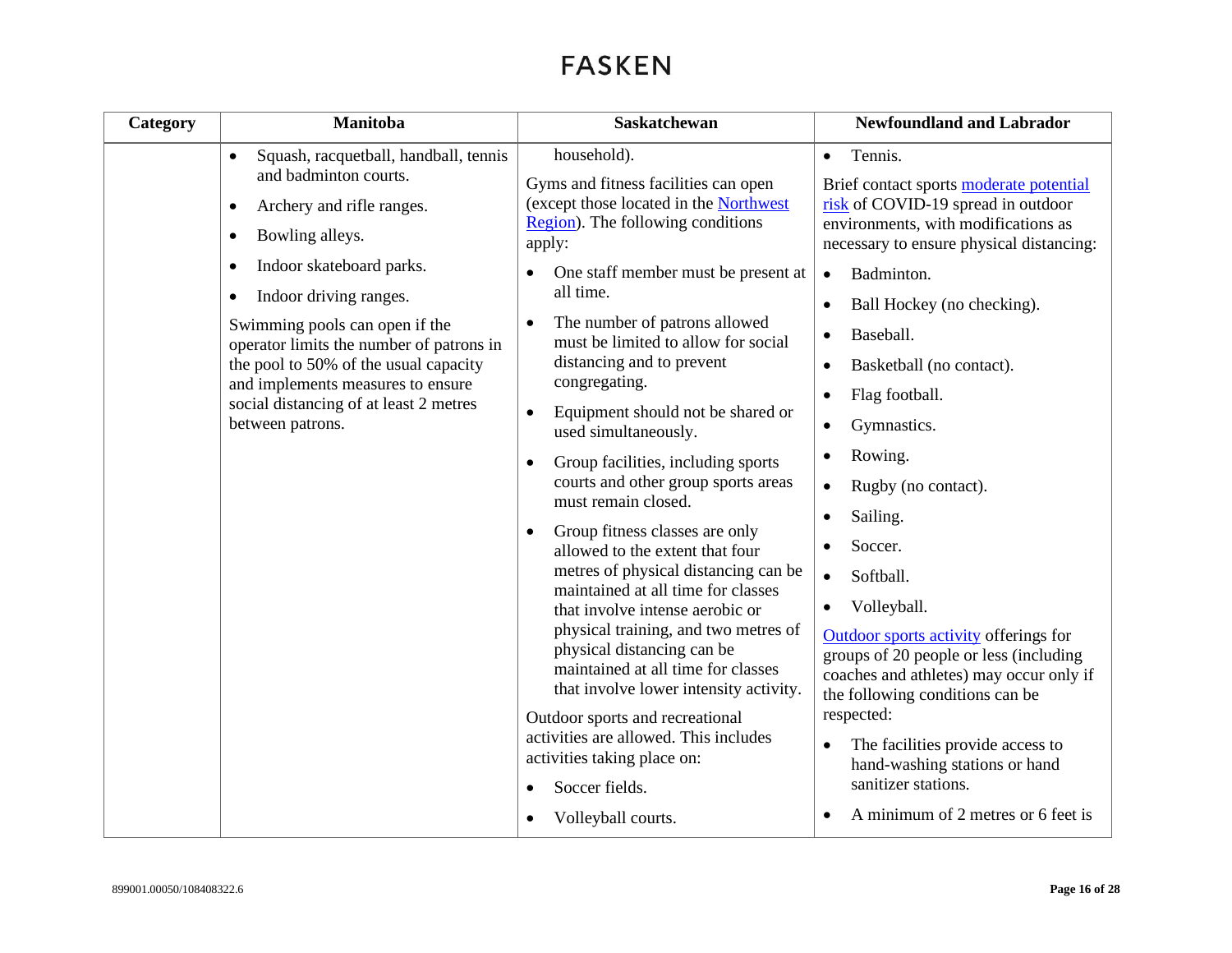| Category | <b>Manitoba</b> | <b>Saskatchewan</b>                                                                                                                                                                                                              | <b>Newfoundland and Labrador</b>                                                                                                                                                                                                                                                    |
|----------|-----------------|----------------------------------------------------------------------------------------------------------------------------------------------------------------------------------------------------------------------------------|-------------------------------------------------------------------------------------------------------------------------------------------------------------------------------------------------------------------------------------------------------------------------------------|
|          |                 | Basketball courts.<br>$\bullet$                                                                                                                                                                                                  | maintained between participants.                                                                                                                                                                                                                                                    |
|          |                 | Baseball diamonds.<br>$\bullet$                                                                                                                                                                                                  | All shared equipment must be                                                                                                                                                                                                                                                        |
|          |                 | Lawn bowling greens.<br>$\bullet$                                                                                                                                                                                                | sanitized before and after the<br>activity.                                                                                                                                                                                                                                         |
|          |                 | Football greens.<br>$\bullet$                                                                                                                                                                                                    | Frequent contact and/or indoor sports                                                                                                                                                                                                                                               |
|          |                 | Full contact sports (tackle football,<br>rugby, wrestling, boxing, martial arts,<br>and ball and field hockey with checking)<br>are not yet permitted.<br>Other applicable conditions include:<br>Group size/team gathering must | such as martial arts, boxing, wrestling<br>and touch football are not permitted.<br>Unless extensive modifications are put<br>in place (for example, performing drills<br>and forms, or limiting gameplay to<br>members of the same household bubble<br>in an outdoor environment). |
|          |                 | adhere to the gathering limits under<br>the public health order (maximum<br>of 30 people outdoors as of June 22,                                                                                                                 | Licensed outdoor pools can operate. The<br>following conditions apply:                                                                                                                                                                                                              |
|          |                 | 2020).<br>Teams are encouraged to train,<br>$\bullet$<br>practise and play/scrimmage within<br>the team.                                                                                                                         | Limit of 20 participants in the<br>pool/deck area (including regulated<br>staff) is permitted providing they<br>can maintain physical distancing.                                                                                                                                   |
|          |                 | Individual outdoor recreation is also<br>allowed. The following conditions                                                                                                                                                       | No more than $2-3$ individuals per<br>$\bullet$<br>lane during lane swim.                                                                                                                                                                                                           |
|          |                 | apply:<br>Instruction is permitted with no<br>$\bullet$                                                                                                                                                                          | Locker rooms, including showers<br>and toilet facilities must be available                                                                                                                                                                                                          |
|          |                 | contact and appropriate physical                                                                                                                                                                                                 | for use.                                                                                                                                                                                                                                                                            |
|          |                 | distancing.                                                                                                                                                                                                                      | Change rooms may be open with<br>physical distancing measures in                                                                                                                                                                                                                    |
|          |                 | Competitions or fundraising events<br>$\bullet$<br>are not permitted.                                                                                                                                                            | place.                                                                                                                                                                                                                                                                              |
|          |                 | Outdoor aquatic facilities can open. The<br>following conditions apply:                                                                                                                                                          | Gym and fitness facilities, yoga studios,<br>indoor tennis and squash facilities,<br>arenas, indoor pools, indoor gymnasium                                                                                                                                                         |
|          |                 | Aquatic facilities must contact their<br>local Saskatchewan Health                                                                                                                                                               | and court facilities, dance studios and                                                                                                                                                                                                                                             |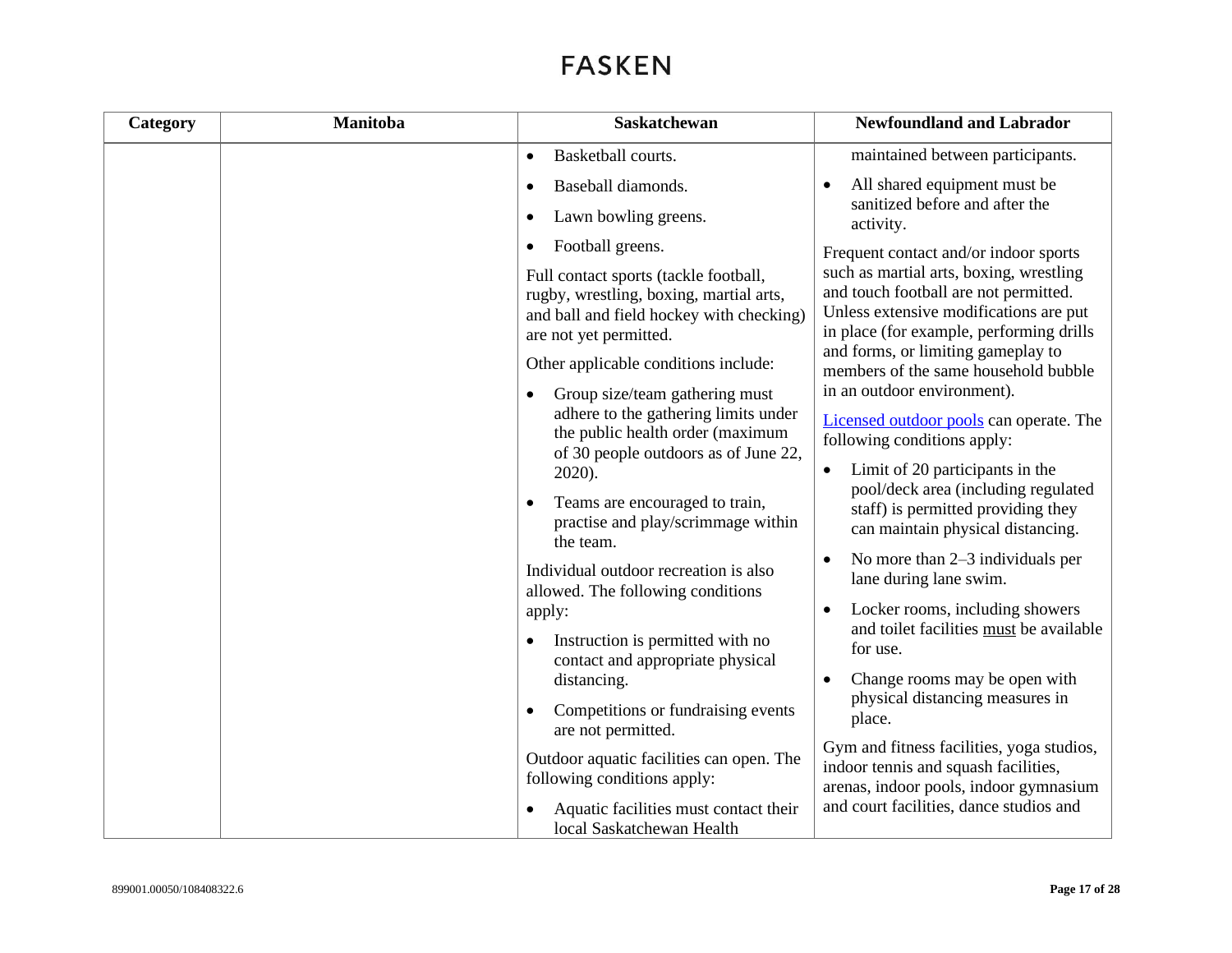| Category        | <b>Manitoba</b>                         | <b>Saskatchewan</b>                                                                                                                                                                                          | <b>Newfoundland and Labrador</b>        |
|-----------------|-----------------------------------------|--------------------------------------------------------------------------------------------------------------------------------------------------------------------------------------------------------------|-----------------------------------------|
|                 |                                         | <b>Authority Public Health Inspection</b><br>Office prior to opening to the<br>public.                                                                                                                       | performance spaces must remain closed.  |
|                 |                                         | Competitive swim team training<br>$\bullet$<br>must be scheduled outside of public<br>swim times.                                                                                                            |                                         |
|                 |                                         | The use of diving boards is<br>$\bullet$<br>permitted subject to enhanced<br>cleaning and disinfection.                                                                                                      |                                         |
|                 |                                         | Training/instruction activities that<br>$\bullet$<br>promote grouping, such as<br>instructions at whiteboards, deck<br>side demonstrations, etc., must be<br>done in a way to ensure physical<br>distancing. |                                         |
|                 |                                         | Competitive swim meets or other<br>$\bullet$<br>group events are not allowed at this<br>time.                                                                                                                |                                         |
|                 |                                         | Facilities are limited to a maximum<br>$\bullet$<br>of 100 people as long as physical<br>distancing can be maintained.                                                                                       |                                         |
|                 |                                         | Facilities should use booking<br>$\bullet$<br>systems to manage public<br>admission.                                                                                                                         |                                         |
|                 |                                         | The following activities are restricted<br>until Part II of Phase Four of Re-Open<br>Saskatchewan (date to be determined):                                                                                   |                                         |
|                 |                                         | Indoor recreational activities.<br>$\bullet$                                                                                                                                                                 |                                         |
|                 |                                         | Indoor pools and rinks.<br>$\bullet$                                                                                                                                                                         |                                         |
| <b>Physical</b> | Operators of outdoor or indoor sporting | Generally, public and private gatherings                                                                                                                                                                     | All individuals should avoid crowds and |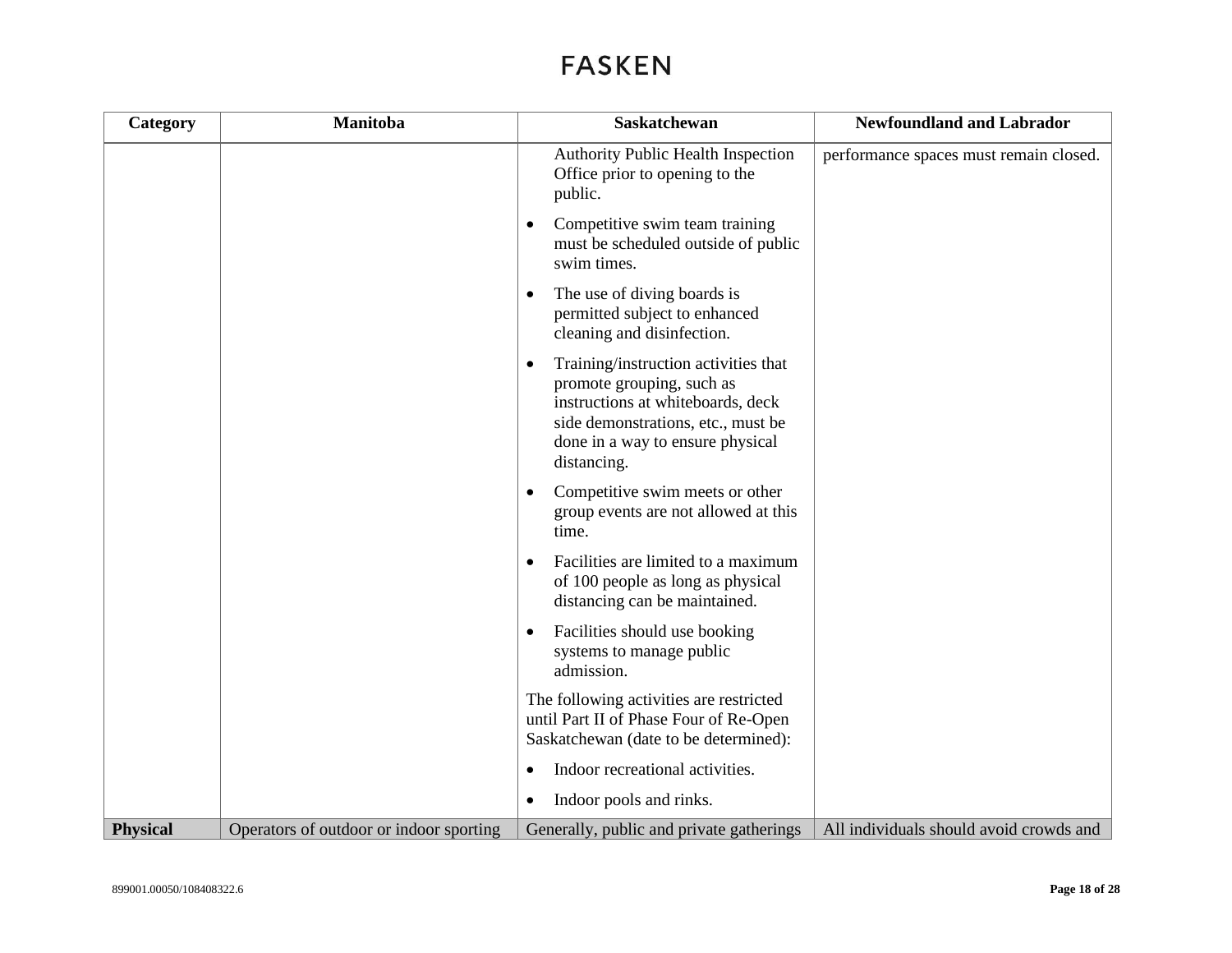| Category           | <b>Manitoba</b>                                                                                                                                                                                                                                                                                                                                                                                                                                                                                  | <b>Saskatchewan</b>                                                                                                                                                                                                                                                                                                                                                                                                                                                                                                                             | <b>Newfoundland and Labrador</b>                                                                                                                                                               |
|--------------------|--------------------------------------------------------------------------------------------------------------------------------------------------------------------------------------------------------------------------------------------------------------------------------------------------------------------------------------------------------------------------------------------------------------------------------------------------------------------------------------------------|-------------------------------------------------------------------------------------------------------------------------------------------------------------------------------------------------------------------------------------------------------------------------------------------------------------------------------------------------------------------------------------------------------------------------------------------------------------------------------------------------------------------------------------------------|------------------------------------------------------------------------------------------------------------------------------------------------------------------------------------------------|
| distancing         | or recreational facilities must:<br>Implement measures to ensure<br>$\bullet$<br>members of the public are<br>$\bullet$<br>reasonably able to maintain a<br>separation of at least two metres<br>from each other (excluding<br>participants while they are actively<br>engaged in a sporting or recreational<br>activity).<br>Limit occupancy to all portions of<br>$\bullet$<br>the facility where sporting or<br>recreational activities are not<br>conducted to 50% of the usual<br>capacity. | are limited to the following (except in<br>the case of family members living in the<br>same household):<br>30 people indoors.<br>$\bullet$<br>30 people outdoors.<br>$\bullet$<br>However, any activity-specific physical<br>distancing guidelines from Re-Open<br>Saskatchewan take precedence should<br>they explicitly permit an alternative<br>gathering size.<br>In any case, physical distancing must<br>always be observed with a minimum of<br>two metres between individuals.                                                          | maintain a two-arms'-length distance<br>from other people.<br>Gatherings of more than 20 people are<br>prohibited.                                                                             |
| <b>Team sports</b> | The practice of team sports is allowed.                                                                                                                                                                                                                                                                                                                                                                                                                                                          | Outdoor team sports are allowed. The<br>following conditions apply:<br>Teams are encouraged to train,<br>$\bullet$<br>practise and play/scrimmage within<br>the team.<br>Tournaments and travel between<br>$\bullet$<br>provinces for games and<br>competitions are prohibited.<br>Where possible, physical distancing<br>$\bullet$<br>should be observed with a minimum<br>of two metres of space between<br>individuals.<br>Please consult the Re-Open<br>$\bullet$<br>Saskatchewan Plan for a complete<br>list of the applicable conditions. | Team sports are allowed if outdoors and<br>with modifications as necessary to<br>ensure physical distancing.<br>Competition within training groups or<br>against other teams is not permitted. |
| <b>Spectators</b>  | Spectators are allowed, but refer to the                                                                                                                                                                                                                                                                                                                                                                                                                                                         | Organizers should request minimal                                                                                                                                                                                                                                                                                                                                                                                                                                                                                                               | Spectators must maintain physical                                                                                                                                                              |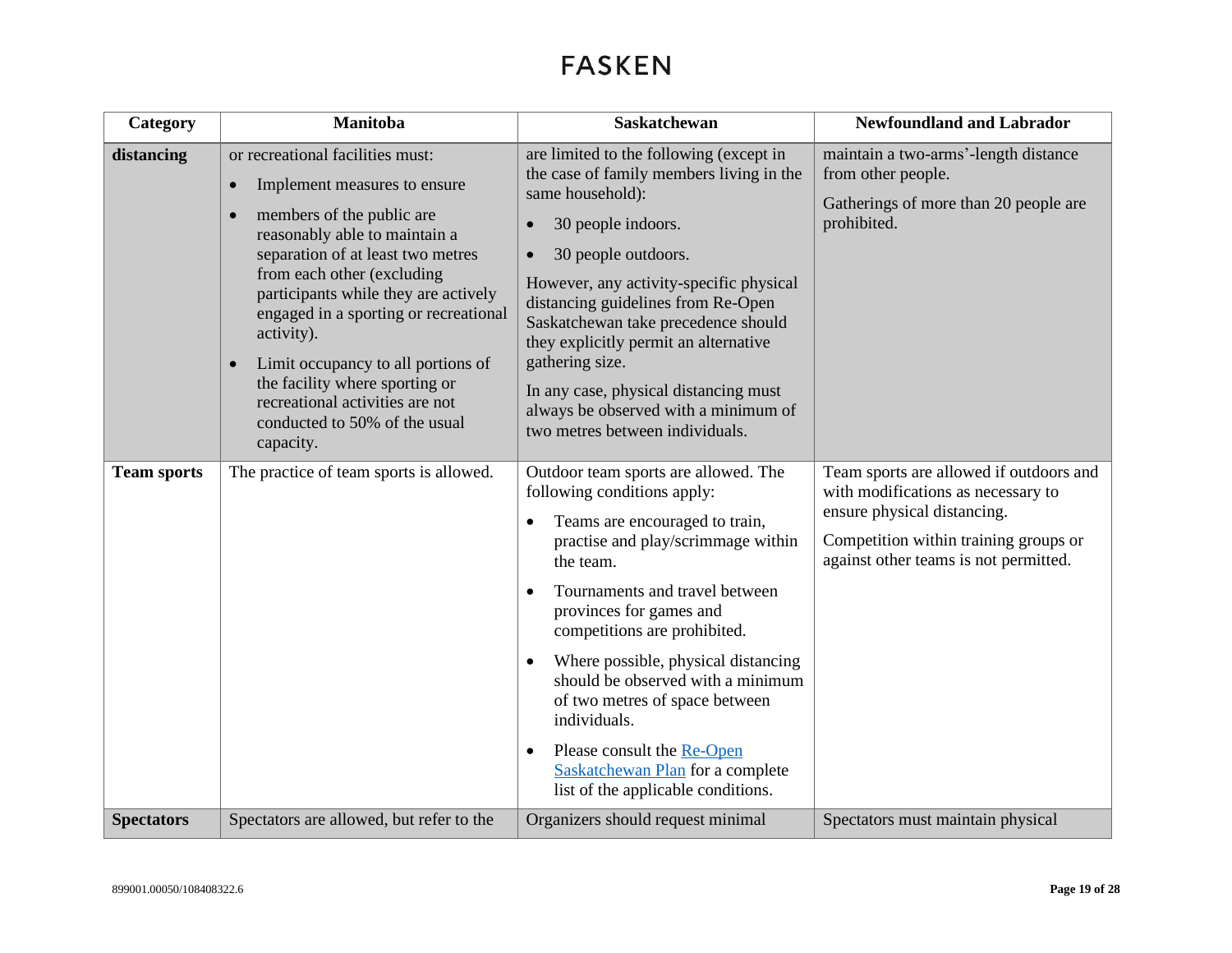| Category               | Manitoba                                                                                                                                                                                                                                         | <b>Saskatchewan</b>                                                                                                                                                                                                                                                                                                                                                                                                                                                                                                                                                                                                                                                                                                                                                                                                                                                                                                 | <b>Newfoundland and Labrador</b>                                                                                                                                                                       |
|------------------------|--------------------------------------------------------------------------------------------------------------------------------------------------------------------------------------------------------------------------------------------------|---------------------------------------------------------------------------------------------------------------------------------------------------------------------------------------------------------------------------------------------------------------------------------------------------------------------------------------------------------------------------------------------------------------------------------------------------------------------------------------------------------------------------------------------------------------------------------------------------------------------------------------------------------------------------------------------------------------------------------------------------------------------------------------------------------------------------------------------------------------------------------------------------------------------|--------------------------------------------------------------------------------------------------------------------------------------------------------------------------------------------------------|
|                        | "Physical Distancing" section of this<br>column.                                                                                                                                                                                                 | spectator attendance at outdoor sporting<br>events.                                                                                                                                                                                                                                                                                                                                                                                                                                                                                                                                                                                                                                                                                                                                                                                                                                                                 | distancing of two metres between<br>household bubbles.                                                                                                                                                 |
|                        | Spectators are prohibited at horse<br>racetracks.                                                                                                                                                                                                | Physical distancing guidelines and<br>gathering size limits also apply to<br>spectators.                                                                                                                                                                                                                                                                                                                                                                                                                                                                                                                                                                                                                                                                                                                                                                                                                            |                                                                                                                                                                                                        |
| <b>Locker</b><br>rooms | Locker rooms can open only if measures<br>are put in place to ensure that users are<br>reasonably able to maintain a separation<br>of at least two metres from each other<br>and the locker rooms are limited to 50%<br>of their usual capacity. | Gyms and fitness facilities locker rooms<br>and showers must remain closed except<br>for washrooms.<br>Washrooms located within a golf course<br>clubhouse may remain open, with only<br>one individual allowed at a time.<br>Washrooms located within outdoor<br>sports and recreational facilities can<br>open under the following conditions:<br>Increased cleaning and disinfection<br>$\bullet$<br>must take place.<br>Hand-washing facilities must be<br>$\bullet$<br>provided.<br>Locker rooms must be closed.<br>$\bullet$<br>Players are asked to change<br>footwear in the parking lot.<br>Outdoor aquatic facilities change rooms<br>can open under the following<br>conditions:<br>The number of lockers available<br>$\bullet$<br>should be reduced to coincide with<br>the capacity of the facility to reduce<br>cleaning and disinfection demands.<br>An adequate supply of soap should<br>$\bullet$ | Public washrooms for outdoor sports<br>facilities may open only if they can be<br>monitored, cleaned and replenished with<br>supplies regularly.<br>Use of common space change rooms is<br>prohibited. |
|                        |                                                                                                                                                                                                                                                  | be provided for washroom and                                                                                                                                                                                                                                                                                                                                                                                                                                                                                                                                                                                                                                                                                                                                                                                                                                                                                        |                                                                                                                                                                                                        |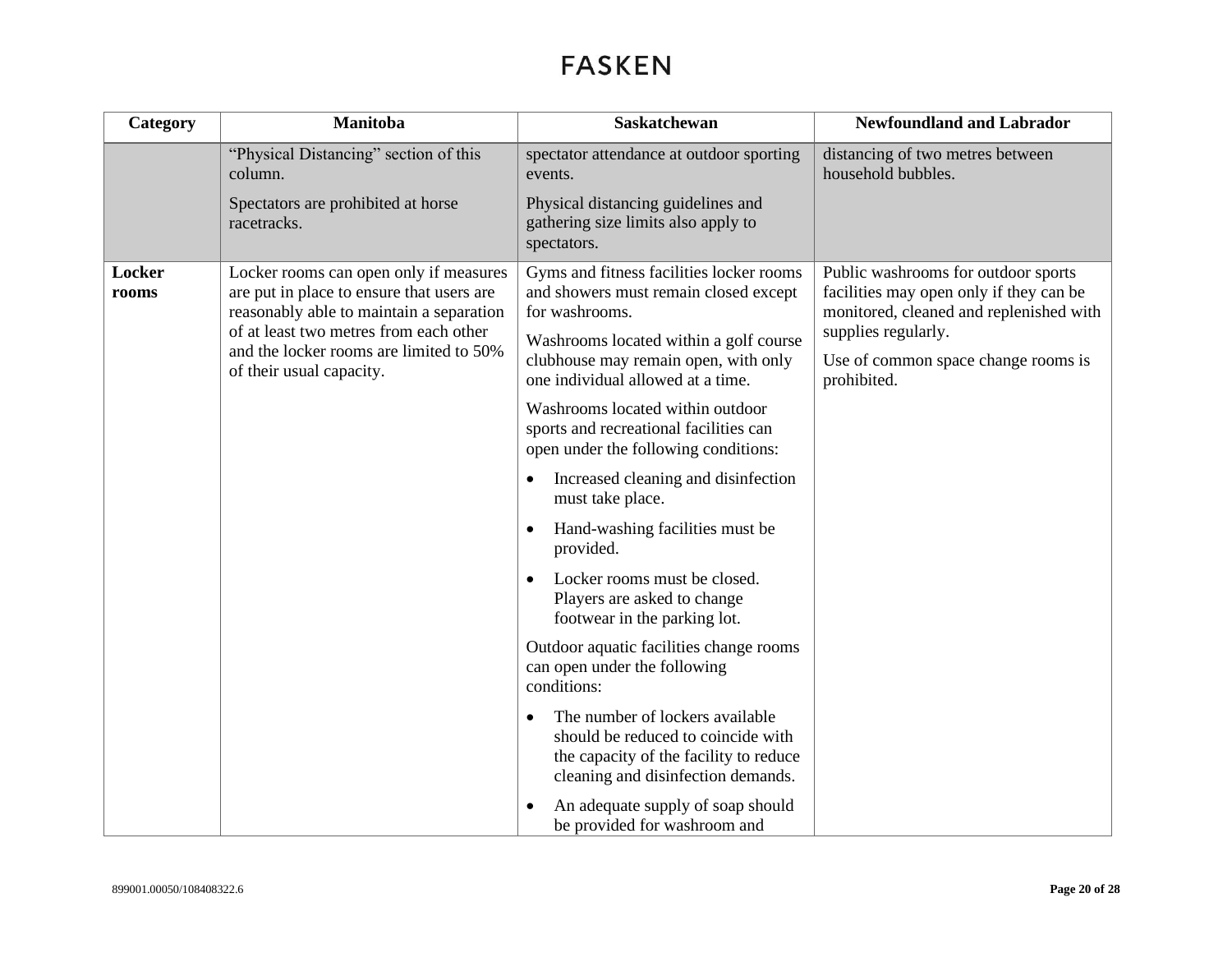| Category | <b>Manitoba</b> | <b>Saskatchewan</b>                                                                                                                                                      | <b>Newfoundland and Labrador</b> |
|----------|-----------------|--------------------------------------------------------------------------------------------------------------------------------------------------------------------------|----------------------------------|
|          |                 | shower facilities.                                                                                                                                                       |                                  |
|          |                 | Wherever possible, members of the<br>public should be encouraged to enter<br>and exit the facility in their swim clothes<br>to minimize crowding in the change<br>rooms. |                                  |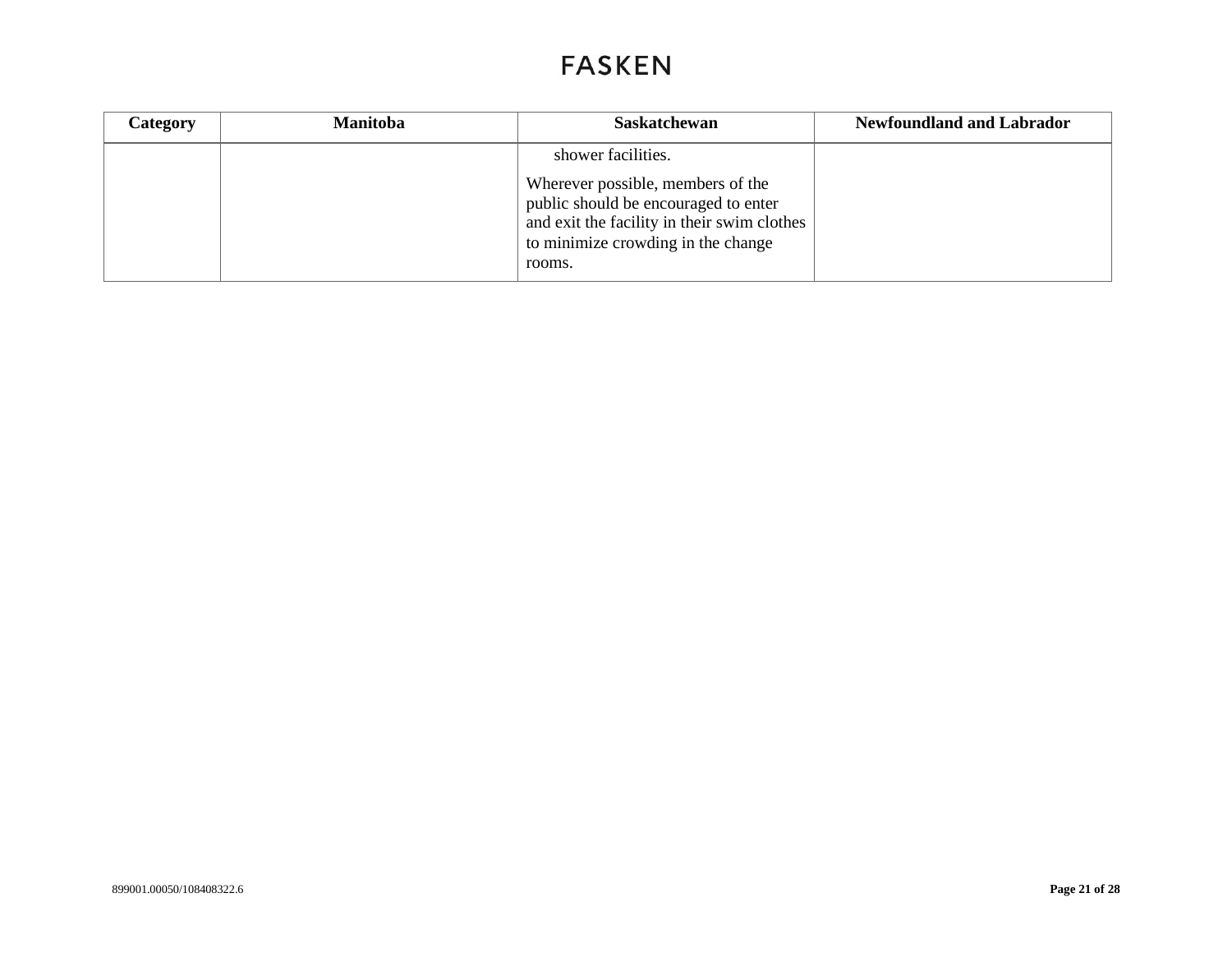#### **N.S., N.B., and P.E.I.**

<span id="page-21-0"></span>

| Category                                                                                | <b>Nova Scotia</b>                                                                                                                                                                                                                                                                                                                                                                                 | <b>New Brunswick</b>                                                                                                                                                                                                                                                                                                                                                              | <b>Prince Edward Island</b>                                                                                                                                                                                                                                                                                                                                                                                                                                                                        |
|-----------------------------------------------------------------------------------------|----------------------------------------------------------------------------------------------------------------------------------------------------------------------------------------------------------------------------------------------------------------------------------------------------------------------------------------------------------------------------------------------------|-----------------------------------------------------------------------------------------------------------------------------------------------------------------------------------------------------------------------------------------------------------------------------------------------------------------------------------------------------------------------------------|----------------------------------------------------------------------------------------------------------------------------------------------------------------------------------------------------------------------------------------------------------------------------------------------------------------------------------------------------------------------------------------------------------------------------------------------------------------------------------------------------|
| <b>Key sources</b><br>of law                                                            | Order by the Medical Officer of<br>Health (made June 18, 2020) under<br>the Health Protection Act                                                                                                                                                                                                                                                                                                  | <b>Renewed and revised Mandatory Order</b><br>$\overline{\text{COVID-19}}$ (made June 8, 2020) under the<br><b>Emergency Measures Act.</b>                                                                                                                                                                                                                                        | Public Health Order (made June 12,<br>2020) under the Public Health Act<br><b>Renew PEI Planning Document: Essential</b><br>and Allowable Services (Updated June<br>10, 2020<br>Guidance of the Chief Public Health<br>Officer ("CPOH"):<br><b>Organized Recreational Activities and</b><br><b>Team Sports Guidance</b><br><b>Fitness Facilities Guidance</b><br><b>Golf Course Guidance</b><br><b>Swimming Pool Guidance</b><br><b>Gatherings Guidance</b><br><b>Multiple Gatherings Guidance</b> |
| <b>General</b><br>suspension /<br>prohibitions<br>relating to<br>sporting<br>activities | Fitness establishments such as gyms<br>may open but must develop and<br>comply with a Workplace COVID-19<br>Prevention Plan. A fitness facility<br>may adopt as its Plan the Medical-<br>Officer-of-Health-approved fitness<br>facility guidelines (linked to in the<br>Order by the Medical Officer of<br>Health).<br>Further guidance for fitness facilities<br>is available from the Recreation | Except in the Campbellton Region <sup>3</sup> ,<br>hosting, organizing, facilitating and<br>playing low-contact sports is permitted,<br>but must be done in compliance with<br>guidelines of the Chief Medical Officer of<br>Health.<br>(The term "low-contact sports" is not<br>defined.)<br>Except in the Campbellton Region, the<br>following facilities may operate, but must | The <b>Renew PEI</b> Together plan sets out the<br>government's projection for re-opening<br>the province.<br>The following are allowable businesses<br>that are permitted to operate subject to<br>guidance of the CPOH:<br>Golf courses and driving ranges<br>(outdoor operations only)<br>Marinas and yacht clubs                                                                                                                                                                               |

<sup>&</sup>lt;sup>3</sup> The Campbellton Region comprises the village of Belledune and Restigouche County, except the parishes of Grimmer and Saint-Quentin.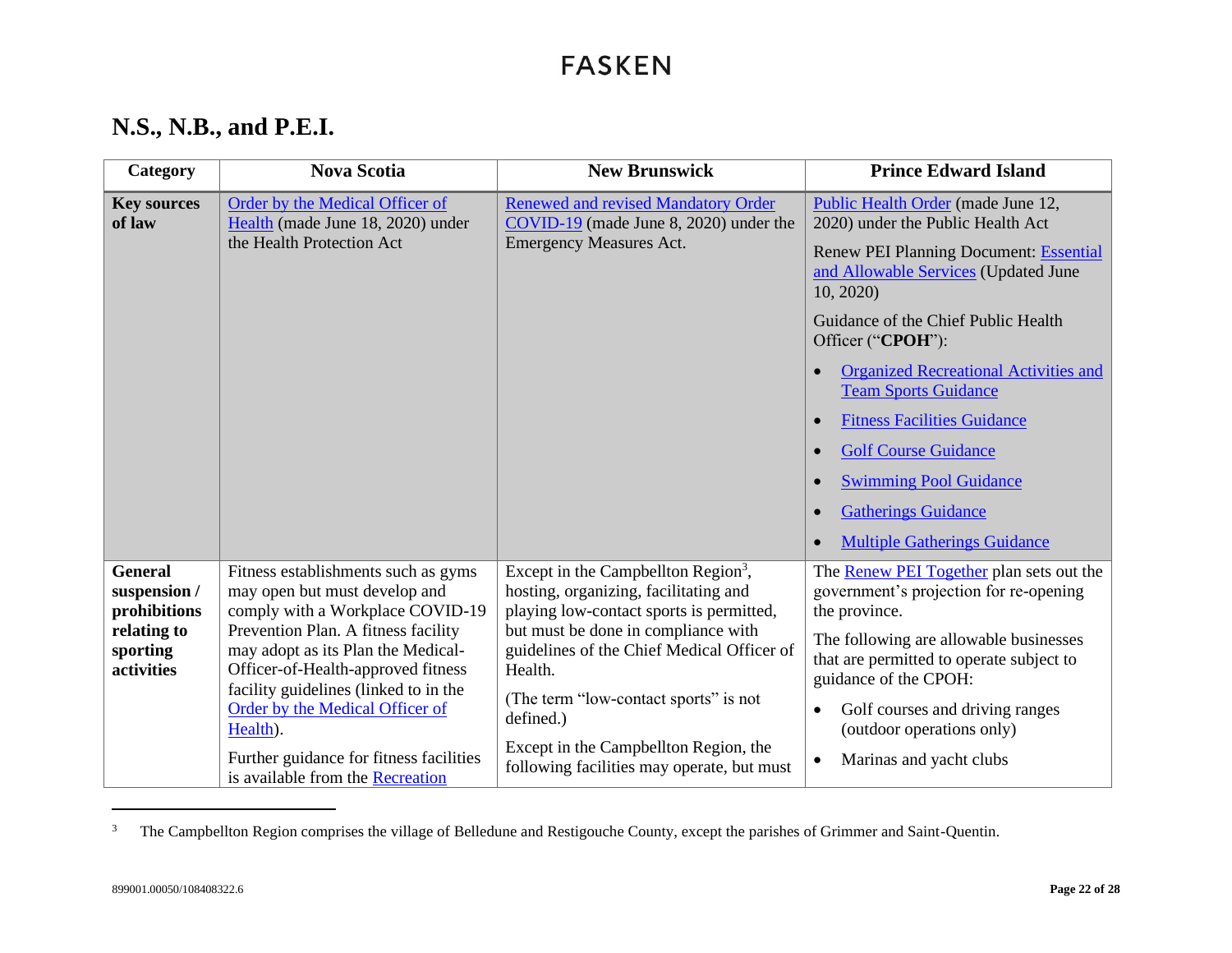| Category | <b>Nova Scotia</b>                                                                                                                                                                                                                                                                                                                           | <b>New Brunswick</b>                                                                                                                                                                                                                                                                                                                                  | <b>Prince Edward Island</b>                                                                                                                                                                                                                                                                                                                                                                                                                                                                                                                                                                                                                                                                                                                                                                                                                                                                                                                                                                                                                                                                                                                                                                          |
|----------|----------------------------------------------------------------------------------------------------------------------------------------------------------------------------------------------------------------------------------------------------------------------------------------------------------------------------------------------|-------------------------------------------------------------------------------------------------------------------------------------------------------------------------------------------------------------------------------------------------------------------------------------------------------------------------------------------------------|------------------------------------------------------------------------------------------------------------------------------------------------------------------------------------------------------------------------------------------------------------------------------------------------------------------------------------------------------------------------------------------------------------------------------------------------------------------------------------------------------------------------------------------------------------------------------------------------------------------------------------------------------------------------------------------------------------------------------------------------------------------------------------------------------------------------------------------------------------------------------------------------------------------------------------------------------------------------------------------------------------------------------------------------------------------------------------------------------------------------------------------------------------------------------------------------------|
|          | Facility Association of Nova Scotia.<br>Sport Nova Scotia also requires that<br>all provincial sport organizations<br>(PSOs) adopt "return to activity"<br>plans that adhere to the COVID-19<br><b>Return to Sport Guidelines. Sport</b><br>Nova Scotia maintains a list of PSOs<br>whose plans have already been<br>submitted and approved. | ensure distancing and follow the other<br>requirements of the Chief Medical Officer<br>of Health and WorkSafeNB:<br>Swimming pools, saunas, rinks and<br>$\bullet$<br>arenas, but they must limit occupancy<br>to 50 persons in any pool area, sauna<br>or facility.<br>Rinks, arenas and gyms, but they<br>$\bullet$<br>must limit spectators to 50. | Outdoor shooting ranges<br>$\bullet$<br>Music lessons (in line with guidance<br>$\bullet$<br>on singing and playing instruments)<br>Organized recreational activities<br>$\bullet$<br>Recreational facilities/indoors<br>$\bullet$<br>(arenas, swimming pools, hot tubs,<br>wellness recreational centres, gyms<br>and fitness facilities, yoga and Pilates<br>studios, bowling alleys, etc.)<br>The CPOH has also issued certain sport-<br>related Guidance documents, which set<br>out conditions to be met by those<br>organizing or engaging in sports. The<br>Guidelines and their conditions are<br>summarized below, but please consult the<br>Guidance for the full list of sports and<br>conditions<br>The Organized Recreational Activities<br>and Team Sports Guidance applies to any<br>organized recreational activity or team<br>sport held outside or indoors, including,<br>but not limited to, baseball, basketball,<br>dance, gymnastics, hockey, and soccer,<br>and day camp activities. Conditions to be<br>met include:<br>Individuals may share equipment (i.e.<br>soccer balls, baseballs, gymnastics<br>equipment, etc.) among individuals<br>from different households when |
|          |                                                                                                                                                                                                                                                                                                                                              |                                                                                                                                                                                                                                                                                                                                                       | necessary and with precautions.<br>Clean and disinfect shared equipment<br>$\bullet$                                                                                                                                                                                                                                                                                                                                                                                                                                                                                                                                                                                                                                                                                                                                                                                                                                                                                                                                                                                                                                                                                                                 |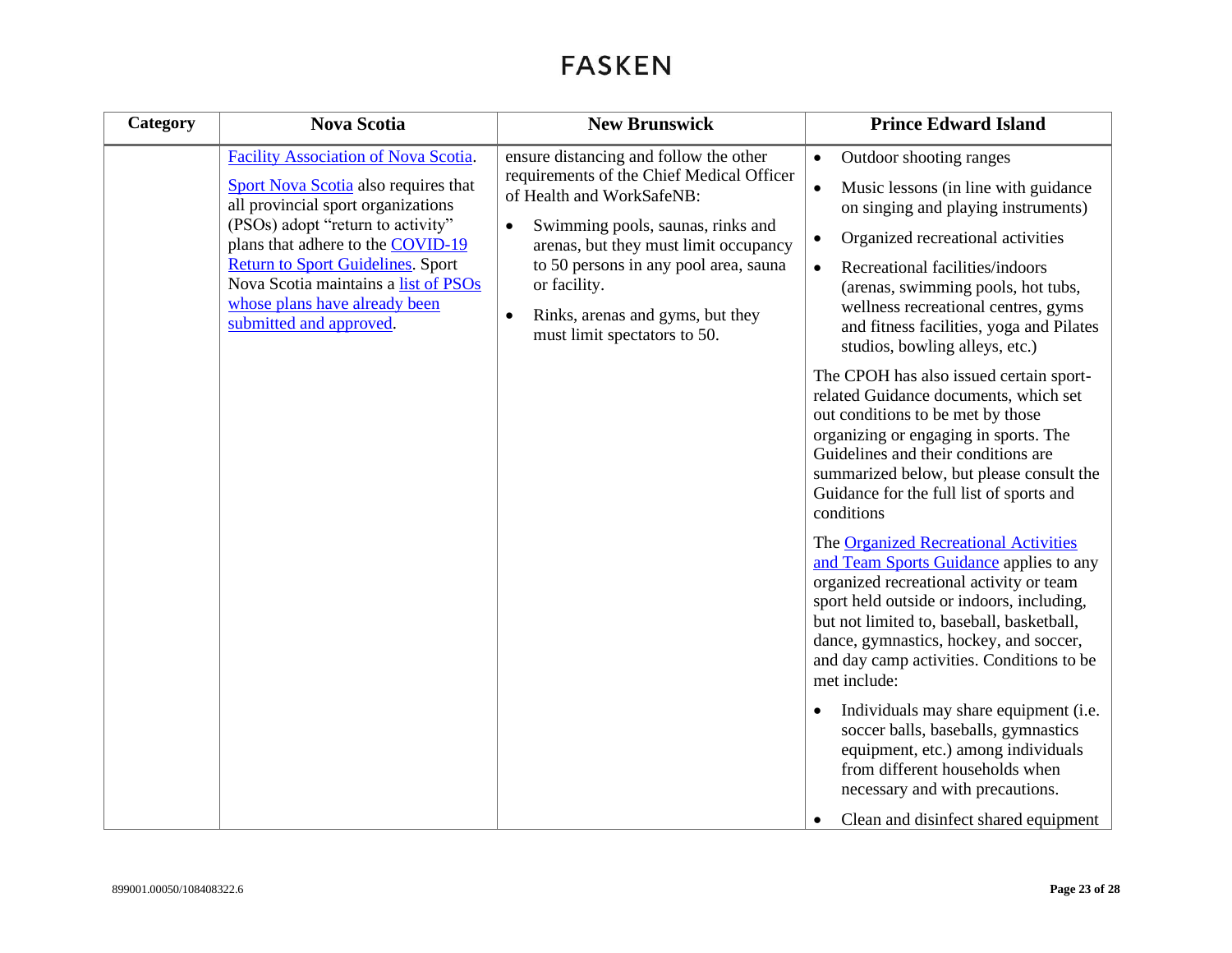| Category                      | <b>Nova Scotia</b>                                                                                                           | <b>New Brunswick</b>                                                                                                                                                                      | <b>Prince Edward Island</b>                                                                                                                                                                                                     |
|-------------------------------|------------------------------------------------------------------------------------------------------------------------------|-------------------------------------------------------------------------------------------------------------------------------------------------------------------------------------------|---------------------------------------------------------------------------------------------------------------------------------------------------------------------------------------------------------------------------------|
|                               |                                                                                                                              |                                                                                                                                                                                           | frequently. Depending on the activity,<br>this may be after each player's use,<br>between periods or innings, at<br>specified breaks, after switching<br>gymnastics stations, and between<br>group classes.                     |
|                               |                                                                                                                              |                                                                                                                                                                                           | The Fitness Facilities Guidance applies to<br>gyms, fitness studios, yoga studios,<br>climbing walls, swimming pools, spas,<br>and similar indoor recreational facilities.                                                      |
|                               |                                                                                                                              |                                                                                                                                                                                           | The Golf Course Guidance applies to golf<br>course operators.                                                                                                                                                                   |
|                               |                                                                                                                              |                                                                                                                                                                                           | The <b>Swimming Pools Guidance</b> applies to<br>any indoor or outdoor facility with a<br>publicly-accessible swimming pool or<br>swimming pools, including hotels,<br>campgrounds, municipal pools, and<br>fitness facilities. |
|                               |                                                                                                                              |                                                                                                                                                                                           | If there will be more than one gathering at<br>one time at a facility (indoor or outdoor),<br>Multiple Gatherings Guidance must be<br>followed.                                                                                 |
| <b>Physical</b><br>distancing | People can gather in groups of up to<br>10 without physical distancing.                                                      | Everyone is prohibited from knowingly<br>approaching within 2 metres of any other                                                                                                         | Owners and operators of businesses,<br>services and organizations that are                                                                                                                                                      |
|                               | People in a group are not required to<br>be exclusive but they are strongly<br>encouraged to maintain a consistent<br>group. | person, with the exception of family and<br>friends. (This rule does not apply if<br>someone comes within two metres<br>inadvertently or despite best efforts to<br>avoid close contact.) | permitted to operate must take every<br>reasonable step to ensure minimal<br>interaction of people (including<br>employees and/or clients) within two<br>metres of each other.                                                  |
|                               | For gatherings of 11-50 people for<br>sports and physical activity, everyone<br>must maintain physical distancing of         | Outdoor gatherings are limited to a<br>maximum of 50 people who do not live                                                                                                               | Everyone gathering, whether indoors or<br>outdoors, shall keep at least two metres<br>from those who do not reside in their                                                                                                     |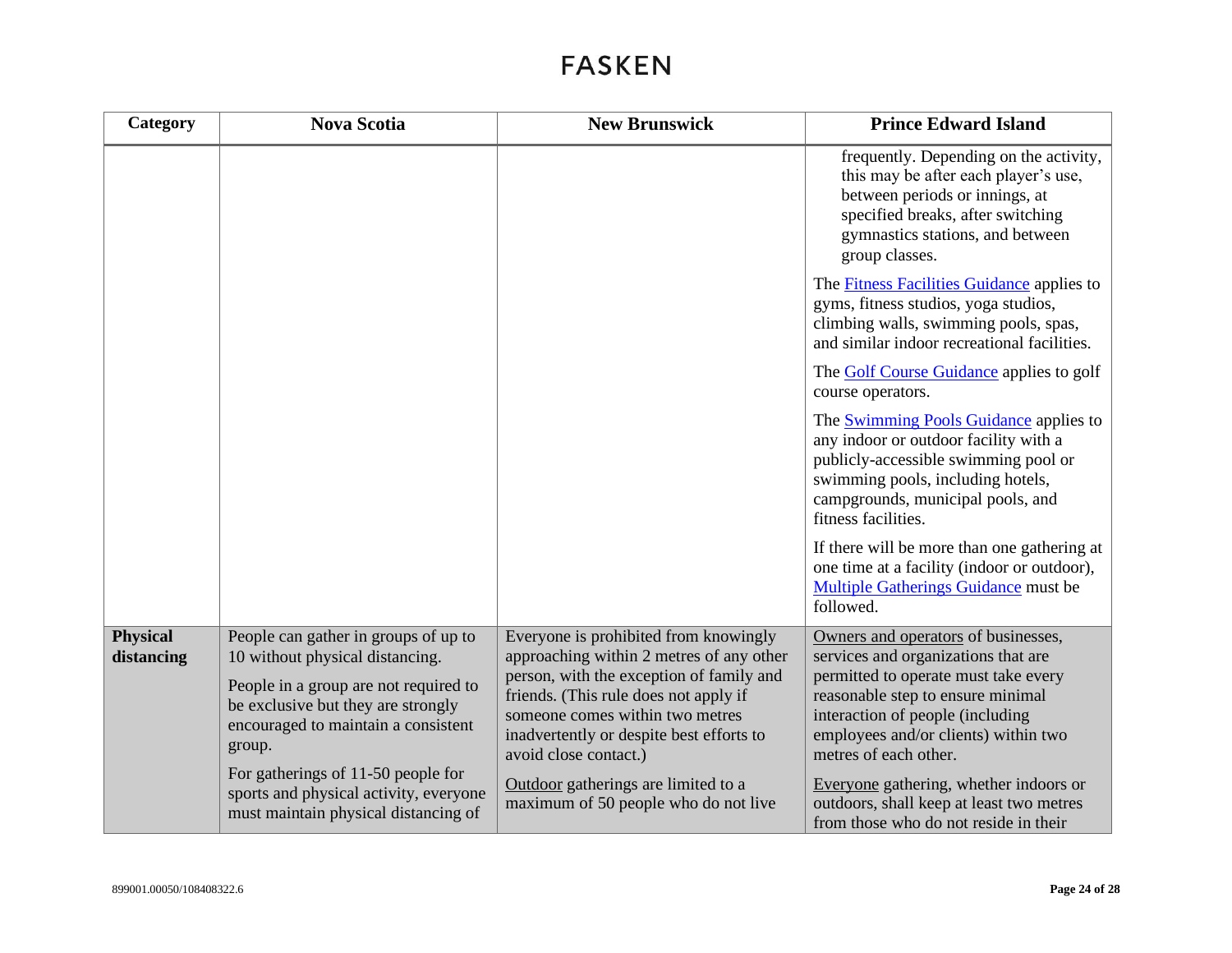| Category           | <b>Nova Scotia</b>                                                                                                                                                                                                                                       | <b>New Brunswick</b>                                                                                                                                                                                                                                                                                                                                                                                                                                                                                                                                                                                                                             | <b>Prince Edward Island</b>                                                                                                                                                                                                                                                                                                                                                                                        |
|--------------------|----------------------------------------------------------------------------------------------------------------------------------------------------------------------------------------------------------------------------------------------------------|--------------------------------------------------------------------------------------------------------------------------------------------------------------------------------------------------------------------------------------------------------------------------------------------------------------------------------------------------------------------------------------------------------------------------------------------------------------------------------------------------------------------------------------------------------------------------------------------------------------------------------------------------|--------------------------------------------------------------------------------------------------------------------------------------------------------------------------------------------------------------------------------------------------------------------------------------------------------------------------------------------------------------------------------------------------------------------|
|                    | at least six feet, whether indoors or<br>outdoors.<br>Gatherings of greater than 50 people<br>are not permitted.<br>Organizations that are too small to<br>ensure physical distancing can have<br>no more than 10 people on their<br>premises at a time. | together, except for family and friends.<br>Indoor gatherings are limited to a<br>maximum of 10 people who do not live<br>together, except for family and friends.<br>A person is not "gathering" when they<br>perform work duties or attend at places of<br>business. A gathering implies common<br>intent or purpose associated with<br>socializing, celebration, ceremony or<br>entertainment.<br>If someone over the age of two finds<br>themselves in a location where distancing<br>is not possible, they must either remove<br>themselves promptly from the location or<br>must wear a face covering that covers<br>their mouth and nose. | household. An exception to this rule is<br>made for those following the Organized<br>Recreational Activities and Team Sports<br>Guidance. However, spectators are<br>required to maintain at least two metres<br>from others.<br>Indoor gatherings of more than 15<br>persons, and outdoor gatherings of more<br>than 20 persons, are prohibited except in<br>accordance with the Multiple Gatherings<br>Guidance. |
|                    |                                                                                                                                                                                                                                                          | Every business proprietor, every<br>employer, and everyone who owns or<br>occupies land or buildings must take all<br>reasonable steps to ensure the safety of<br>employees, patrons and visitors from<br>COVID-19 infection, in compliance with<br>guidelines from WorkSafeNB and the<br>Chief Medical Officer of Health.                                                                                                                                                                                                                                                                                                                       |                                                                                                                                                                                                                                                                                                                                                                                                                    |
| <b>Team sports</b> | Refer to the "Physical distancing"<br>row in this column.                                                                                                                                                                                                | Refer to the "General suspension /<br>prohibitions relating to sporting activities"<br>row in this column.                                                                                                                                                                                                                                                                                                                                                                                                                                                                                                                                       | Team sports are permitted subject to the<br>Organized Recreational Activities and<br>Team Sports Guidance. Generally, the<br>level of contact during the sport governs<br>whether the sport is permitted.<br>Low potential, brief contact sports<br>permitted include:                                                                                                                                             |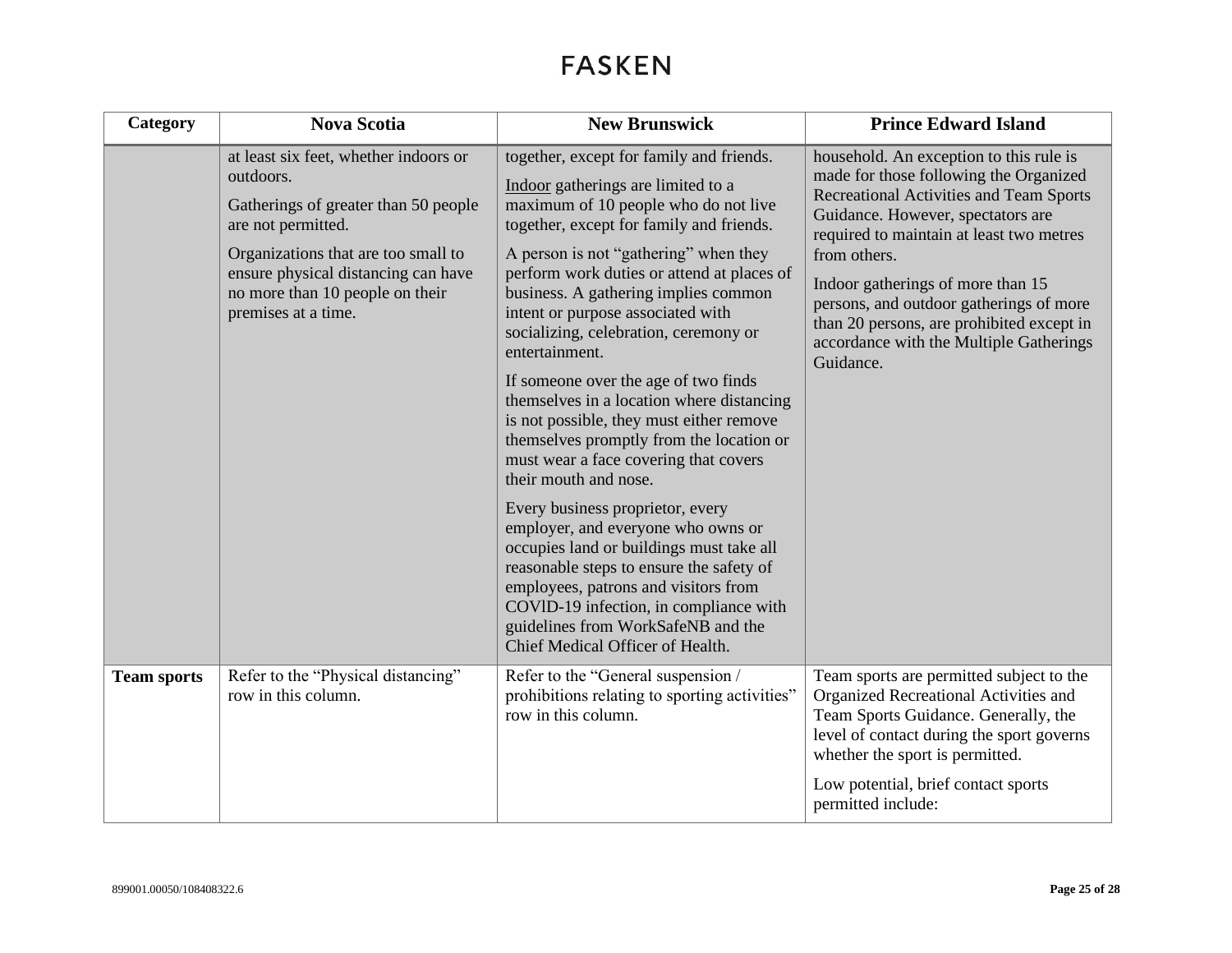| <b>Category</b> | <b>Nova Scotia</b> | <b>New Brunswick</b> | <b>Prince Edward Island</b>                                                         |
|-----------------|--------------------|----------------------|-------------------------------------------------------------------------------------|
|                 |                    |                      | Tennis.<br>$\bullet$                                                                |
|                 |                    |                      | Gymnastics.<br>$\bullet$                                                            |
|                 |                    |                      | Curling.<br>$\bullet$                                                               |
|                 |                    |                      | Swimming.<br>$\bullet$                                                              |
|                 |                    |                      | Horseback riding.<br>$\bullet$                                                      |
|                 |                    |                      | Any solo sport or activity.<br>$\bullet$                                            |
|                 |                    |                      | Moderate potential, brief contact sports<br>permitted, with modifications, include: |
|                 |                    |                      | Baseball.<br>$\bullet$                                                              |
|                 |                    |                      | Flag football.<br>$\bullet$                                                         |
|                 |                    |                      | Volleyball.<br>$\bullet$                                                            |
|                 |                    |                      | High potential, frequent contact sports<br>permitted, with modifications, include:  |
|                 |                    |                      | Basketball.<br>$\bullet$                                                            |
|                 |                    |                      | Soccer.<br>$\bullet$                                                                |
|                 |                    |                      | Touch football.<br>$\bullet$                                                        |
|                 |                    |                      | Hockey without checking.<br>$\bullet$                                               |
|                 |                    |                      | Full contact sports not permitted:                                                  |
|                 |                    |                      | Martial arts.<br>$\bullet$                                                          |
|                 |                    |                      | Boxing.<br>$\bullet$                                                                |
|                 |                    |                      | Wrestling.<br>$\bullet$                                                             |
|                 |                    |                      | Tackle football.<br>$\bullet$                                                       |
|                 |                    |                      | Rugby.<br>$\bullet$                                                                 |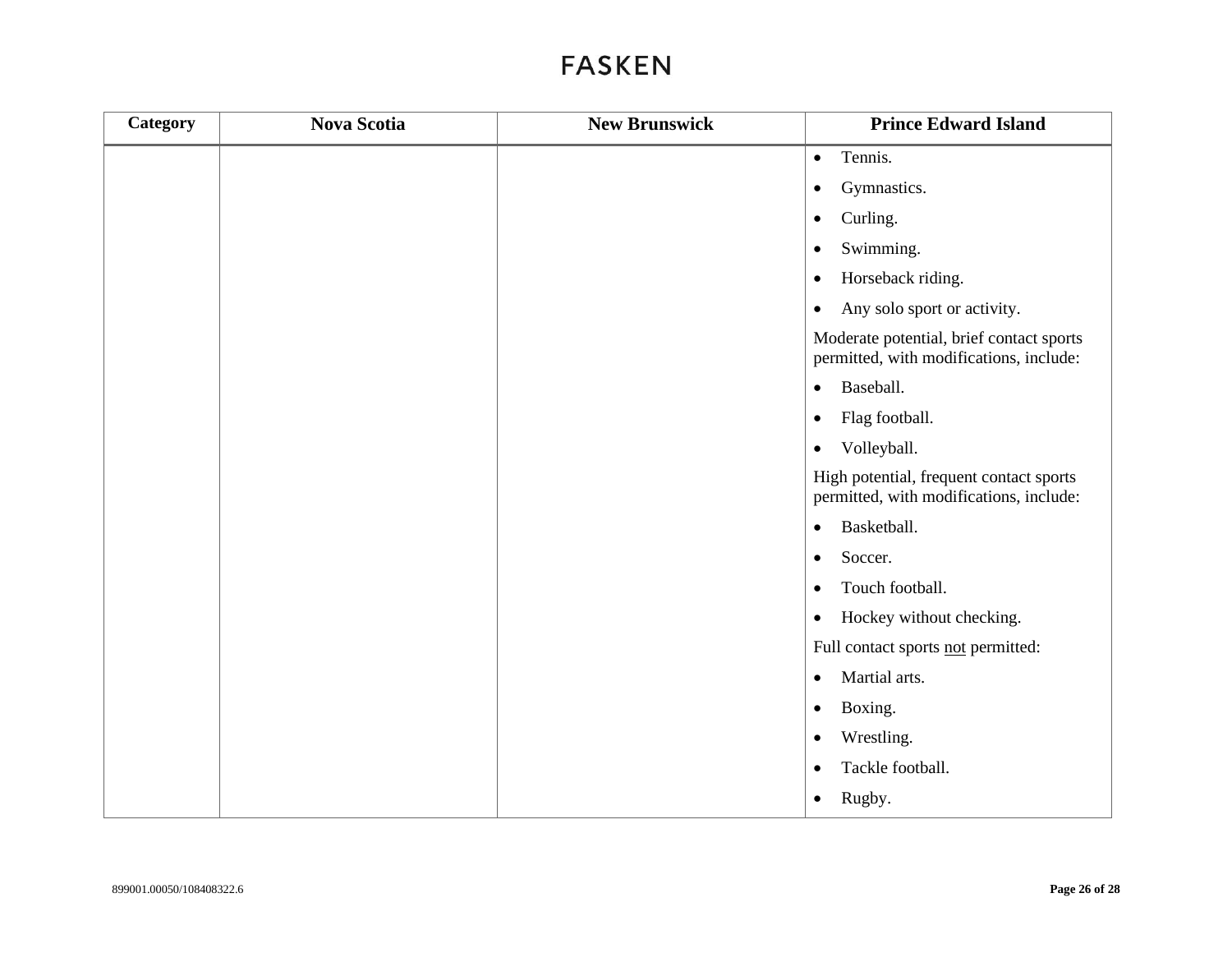| Category          | <b>Nova Scotia</b>                                                                                                                                                                               | <b>New Brunswick</b>                                                                                                                                                                                                                                                                                                                                                                                                   | <b>Prince Edward Island</b>                                                                                                                                                                                                                                                                                                                                                                                                                                                                                   |
|-------------------|--------------------------------------------------------------------------------------------------------------------------------------------------------------------------------------------------|------------------------------------------------------------------------------------------------------------------------------------------------------------------------------------------------------------------------------------------------------------------------------------------------------------------------------------------------------------------------------------------------------------------------|---------------------------------------------------------------------------------------------------------------------------------------------------------------------------------------------------------------------------------------------------------------------------------------------------------------------------------------------------------------------------------------------------------------------------------------------------------------------------------------------------------------|
|                   |                                                                                                                                                                                                  |                                                                                                                                                                                                                                                                                                                                                                                                                        | Hockey with checking.<br>$\bullet$                                                                                                                                                                                                                                                                                                                                                                                                                                                                            |
| <b>Spectators</b> | Refer to the "Physical distancing"<br>row in this column.                                                                                                                                        | Except in the Campbellton Region, the<br>following facilities may operate, but must<br>ensure distancing and follow the other<br>requirements of the Chief Medical Officer<br>of Health and WorkSafeNB:<br>Swimming pools, saunas, rinks and<br>arenas, but they must limit occupancy<br>to 50 persons in any pool area, sauna<br>or facility.<br>Rinks, arenas and gymnasia, but they<br>must limit spectators to 50. | Spectators must remain two metres or<br>more from one another.<br>Activities that include cheering,<br>whistling, singing, the use of wind and<br>brass instruments, and other vigorous<br>vocalization should be minimized as<br>much as possible to reduce the<br>transmission of respiratory droplets.<br>Singing, wind, and brass instruments are<br>permitted provided singers/vocalists,<br>wind and brass players are a minimum of<br>3.5 metres (12 feet) apart from each other<br>and everyone else. |
| Locker<br>rooms   | The Medical-Officer-of-Health-<br>approved Workplace COVID-19<br><b>Prevention Plan for fitness facilities</b><br>provides guidance for locker rooms.<br>Consult the link for the full guidance. | There is no order or guidance specifically<br>directed at locker rooms.                                                                                                                                                                                                                                                                                                                                                | The Organized Recreational Activities<br>and Team Sports Guidance and Fitness<br>Facilities Guidance requires the<br>following:<br>If restrooms and/or showers are<br>available, limit the number of users at<br>a given time, maintain hand washing<br>supplies, increase cleaning and<br>disinfecting frequency, and install no-<br>touch garbage bins.                                                                                                                                                     |
| <b>Other</b>      |                                                                                                                                                                                                  |                                                                                                                                                                                                                                                                                                                                                                                                                        | Operations must keep daily records of all<br>persons using the facility. This can be<br>done with a responsible person<br>completing attendance on site or<br>electronically with verification on site.<br>Records including the names and phone<br>number should be kept for one month to<br>facilitate contact tracing in the event of an                                                                                                                                                                   |